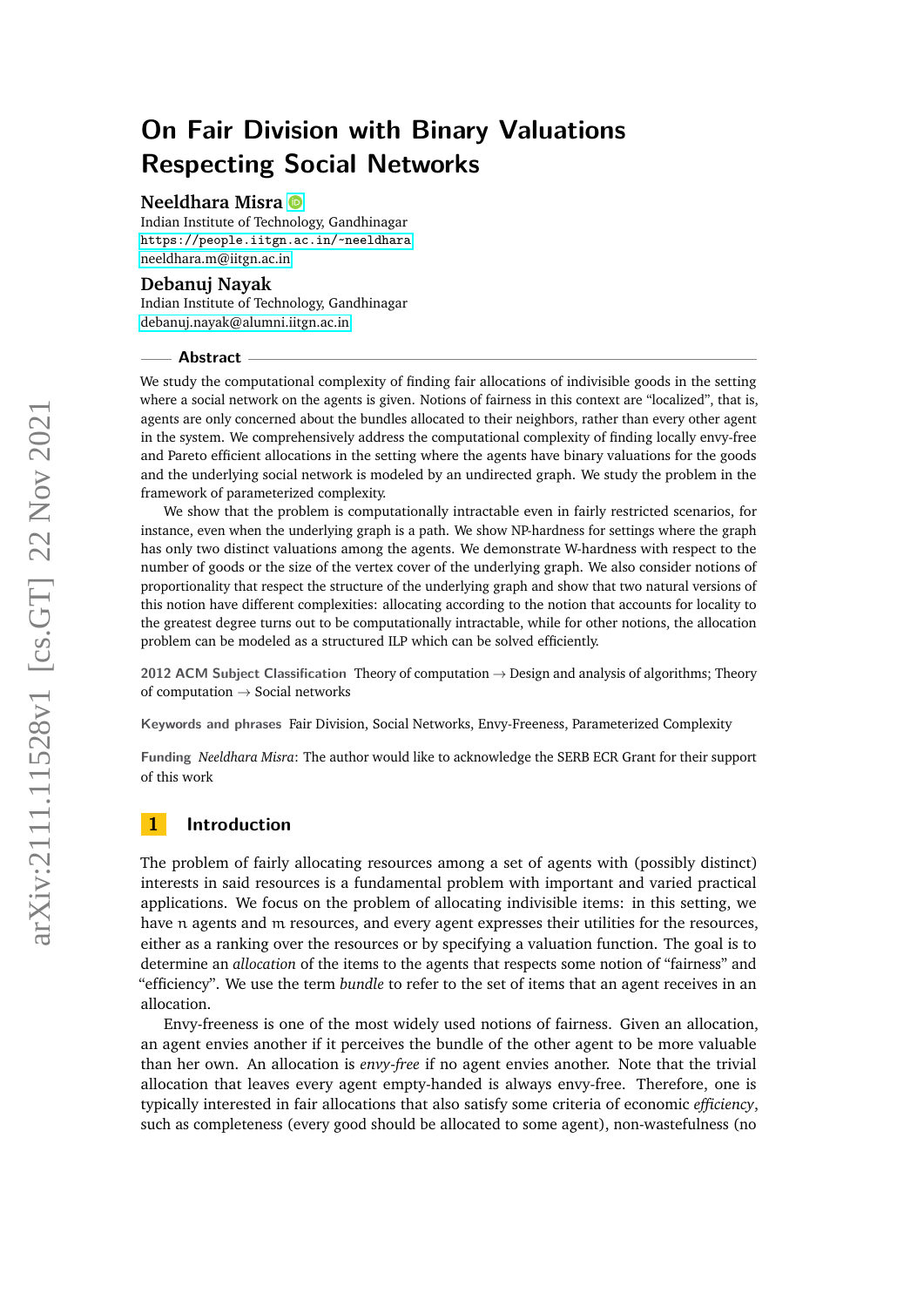agent receives a piece of cake that is worth nothing to her and worth something to another agent), or Pareto-efficiency (there is no other feasible agreement that would make at least one agent strictly better off while not making any of the others worse off). We remark here that just as there are trivial allocations that are fair, it is also possible to trivially achieve efficiency if we had no fairness considerations involved: for instance, the allocation that gives all goods to a single agent is Pareto-efficient assuming that the agent has a strictly monotonic utility function over the items.

The question of finding allocations that respect fairness and efficiency demands simultaneously is non-trivial: in particular, such allocations may not exist (if there are two agents and one good, and both agents have positive utility for this single resource), and can be computationally hard to find (for instance, the problem of finding a complete envy-free allocation between even two agents who hold identical valuations over m goods is equivalent to the PARTITION problem).

The focus of this work is the notion of local envy-freeness. In this setting, the agents are related by a graph, which might be thought of as modeling a social network over the agents, and we explore notions of fairness that account for the structure of this network. For instance, the notion of envy is now restricted: it only manifests between agents who are friends in the network. This is a compelling model of fairness, since agents are likely to not envy agents about whom they have little or no information. We note that the problem of fair division respecting a social network generalizes the classical notion, which can be captured by considering a complete graph on the agents. Thus, the problem of finding allocations that are "locally fair" is a generalization of the classical allocation problem.

# **1.1 Related Work**

The model of local envy-freeness has been proposed and considered in several recent lines of work. Some of the earliest considerations for incorporating a graph structure on the agents were made in the context of the *cake-cutting* problem, which is the closely related setting of allocating a divisible resource among agents [\[1,](#page-17-0) [4\]](#page-17-1). Abebe, Kleinberg, and Parkes [\[1\]](#page-17-0) consider both directed and undirected graphs and focus on characterizing the structure of graphs that admit algorithms with certain bounds. They also consider the issue of the *price of envy-freeness* in this setting, which compares the total utility of an optimal allocation to the best utility of an allocation that is envy-free. Bei, Qiao, and Zhang [\[4\]](#page-17-1), on the other hand, propose a moving-knife algorithm that outputs an envy-free allocation on trees and an algorithm for computing a proportional allocation on descendant graphs.

We now turn to the literature in the context of indivisible items. Beynier et al [\[5\]](#page-18-0) study the fair division problem in the setting of "house allocation": here agents have (strict) preferences over items, and each agent must receive exactly one item. An agent envies another in this setting if she prefers the item received by the other agent over her own. In the case of a complete network, for an allocation to be envy-free, each agent must get her top object, and this assignment is automatically Pareto-efficient as well. This motivates the setting of local envy-freeness with respect to a graph on the agents. The authors consider the case when the underlying graph is undirected, and they also consider a variant of the problem where agents themselves can be located on the network by the central authority. These problems turn out to be computationally intractable even on very simple graph structures.

Bredereck, Kaczmarczyk, and Niedermeier [\[10\]](#page-18-1) consider the problem of graph-based envy-freeness in the context of *directed* graphs and for various classes of valuations: including binary, identical, additive, and even valuations that are both identical and binary. They also consider the complexity of the allocation problem in the framework of parameterized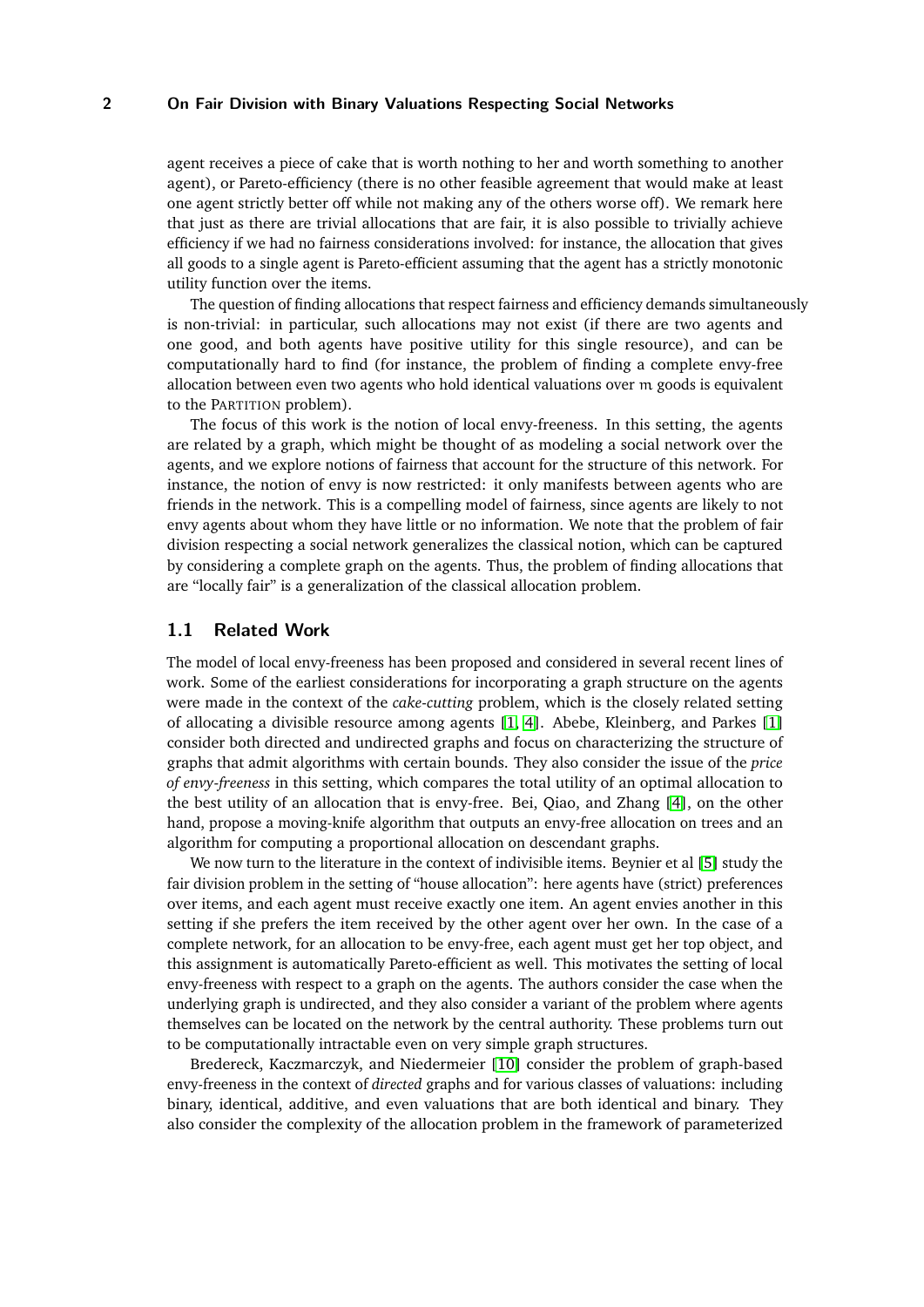complexity<sup>[1](#page-2-0)</sup>. Somewhat surprisingly, it turns out that finding complete envy-free allocations in the setting of a graph is NP-hard even when the valuations are binary *and* identical. Note that in this setting, every agent in every strongly connected component must get the same number of items: thus, the allocation problem is trivial for directed graphs that are strongly connected, but NP-hard for general directed graphs. Also, it turns out that for general binary preferences, the problem of finding a complete envy-free allocation is NP-hard even when the graph is strongly connected. The problem is also tractable for DAGs: indeed, allocating all resources to a single source agent (corresponding to a vertex with no incoming arcs) is both complete and locally envy-free since nobody can envy a source agent, and empty-handed agents have no envy for each other.

More recently, Eiben et al. [\[14\]](#page-18-2) consider the problem of finding locally envy-free allocations and envy-free allocations that are additionally proportional in the setting of directed graphs in the framework of parameterized complexity, and specifically considering parameters such as treewidth, cliquewidth, and vertex cover — all of these reflect the structure of the underlying network. It turns out that the problem of finding fair and efficient allocations is tractable for networks that have bounded values for these parameters with some additional assumptions that bound the number of item types or the size of the largest bundle received by an agent. The authors also show hardness results in both the parameterized and classical settings. For instance, the authors show that finding a locally envy-free allocation is NP-hard even when the underlying network is a star, but we note that this is in the setting of general utilities.

The work of Bredereck et al [\[8,](#page-18-3) [9\]](#page-18-4) demonstrates that the problem of finding fair and efficient allocations in various settings (including graph-based constraints) is fixed-parameter tractable in the combined parameter "number of agents" and "number of item types" for general utilities. In contrast, our work here focuses on smaller parameters for the special case of binary utilities.

In [\[12\]](#page-18-5), Chevaleyre, Endriss, and Maudet consider *distributed* mechanisms for allocating indivisible goods, in which agents can locally agree on deals to exchange some of the goods in their possession. This study focuses on convergence properties for such distribution mechanisms both in the context of the classical setting and the setting involving social constraints coming from an underlying undirected graph. Here, the notions of fairness localized according to the graph, and the network also constraints the exchanges that can take place — agents can engage in an exchange only if they are friends in the network. There are also some lines of work that suggest eliminating envy by some mechanism for *hiding* information [\[15\]](#page-18-6).

# **1.2 Our Contributions**

Our focus in this paper is on the setting when agents have binary valuations over the goods and the underlying social network is modeled by an undirected graph. Our focus is on exploring the computational complexity of finding locally envy-free allocations that are also Pareto efficient (EEF) in the framework of parameterized complexity, building most closely on the works of [\[14,](#page-18-2) [6,](#page-18-7) [10\]](#page-18-1).

<span id="page-2-0"></span> $1$  The terminology relevant to this framework is introduced in the next section.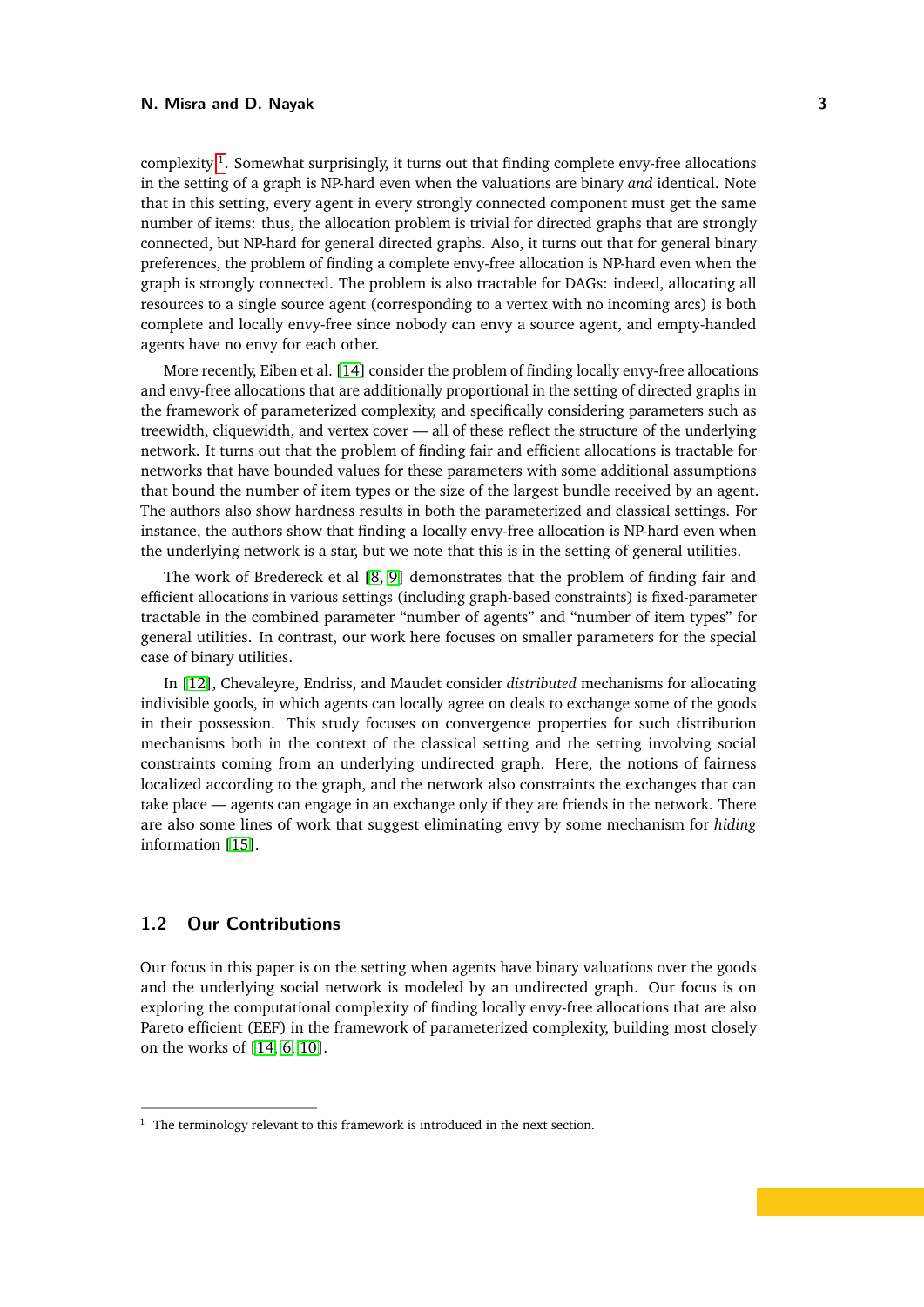## **Bounded Agent Types.**

We begin by noting that the setting of undirected graphs can be significantly different from their directed counterparts: indeed, recall that finding a complete and locally envy-free allocation was NP-hard for even identical binary valuations for directed graphs, but the analogous question is easily seen to be tractable for undirected graphs (indeed, observe that the notions of strong connectivity and connectivity coincide). This motivates the question of whether the problem of finding locally EEF allocations is easier for undirected graphs with a bounded number of agent types. We answer this question in the negative by showing that the problem of determining locally envy-free allocations is NP-hard even when there are only two distinct binary valuations among the agents by a reduction from a graph separation problem called CUTTING  $\ell$  VERTICES (Theorem [3\)](#page-7-0).

# **Sparse and Dense Graphs.**

In contrast with the result for DAGs, we show that finding locally envy-free allocations that are Pareto efficient (EEF) is NP-hard even when the underlying graph is a path (Theorem [9](#page-11-0) and Corollary [10\)](#page-13-0). Although Beynier et al [\[5\]](#page-18-0) also show hardness results for very sparse graphs, we note that our methods are significantly different since the models for the valuations are different and additionally, the allocations we seek need not give every agent exactly one item. Moving away from sparsity, we recall that finding complete envy-free allocations for binary valuations is known to be NP-hard even for complete graphs [\[15,](#page-18-6) [3\]](#page-17-2), which justifies the need for using additional parameters<sup>[2](#page-3-0)</sup> in the XP<sup>[3](#page-3-1)</sup> algorithm for finding locally envy-free allocations shown by [\[14,](#page-18-2) Theorem 10].

### **Structural Parameters I: Treewidth and Cliquewidth**

Informally speaking, the parameters treewidth and cliquewidth of graphs quantitatively capture the sparsity and density of the graph by measuring their "likeness" to trees and complete graphs. The results we have already for sparse and dense graphs demonstrate that these parameters being bounded alone is not enough to obtain tractable algorithms. On the other hand, the results of [\[14\]](#page-18-2) imply that the problem of finding complete and locally envy-free allocations admits XP algorithms when parameterized by either the treewidth or cliquewidth of the underlying graph jointly with the number of item types and agent types. Since their model allows for bidirectional edges, these results apply to the setting of undirected graphs as well. We note that the algorithms described in [\[14\]](#page-18-2) focus on complete allocations, but can be adapted to account for Pareto efficiency as well.

# **Structural Parameters II: Vertex Cover and Twin Cover**

In the setting of directed graphs and general utilities, we note that the problem of finding a complete and locally envy-free allocation is NP-hard even when the underlying graph is a star. In particular, this demonstrates hardness on graphs with a constant-sized vertex cover<sup>[4](#page-3-2)</sup>.

<span id="page-3-0"></span> $2$  The algorithm referred to is XP in the cliquewidth of the underlying graph, the number of agent types and item types.

<span id="page-3-1"></span><sup>&</sup>lt;sup>3</sup> XP is the class of parameterized problems that can be solved in time  $n^{f(k)}$  for some computable function f.

<span id="page-3-2"></span><sup>&</sup>lt;sup>4</sup> A vertex cover of a graph is a subset of vertices that contains at least one endpoint of every edge. A graph with a bounded vertex cover also has bounded treewidth.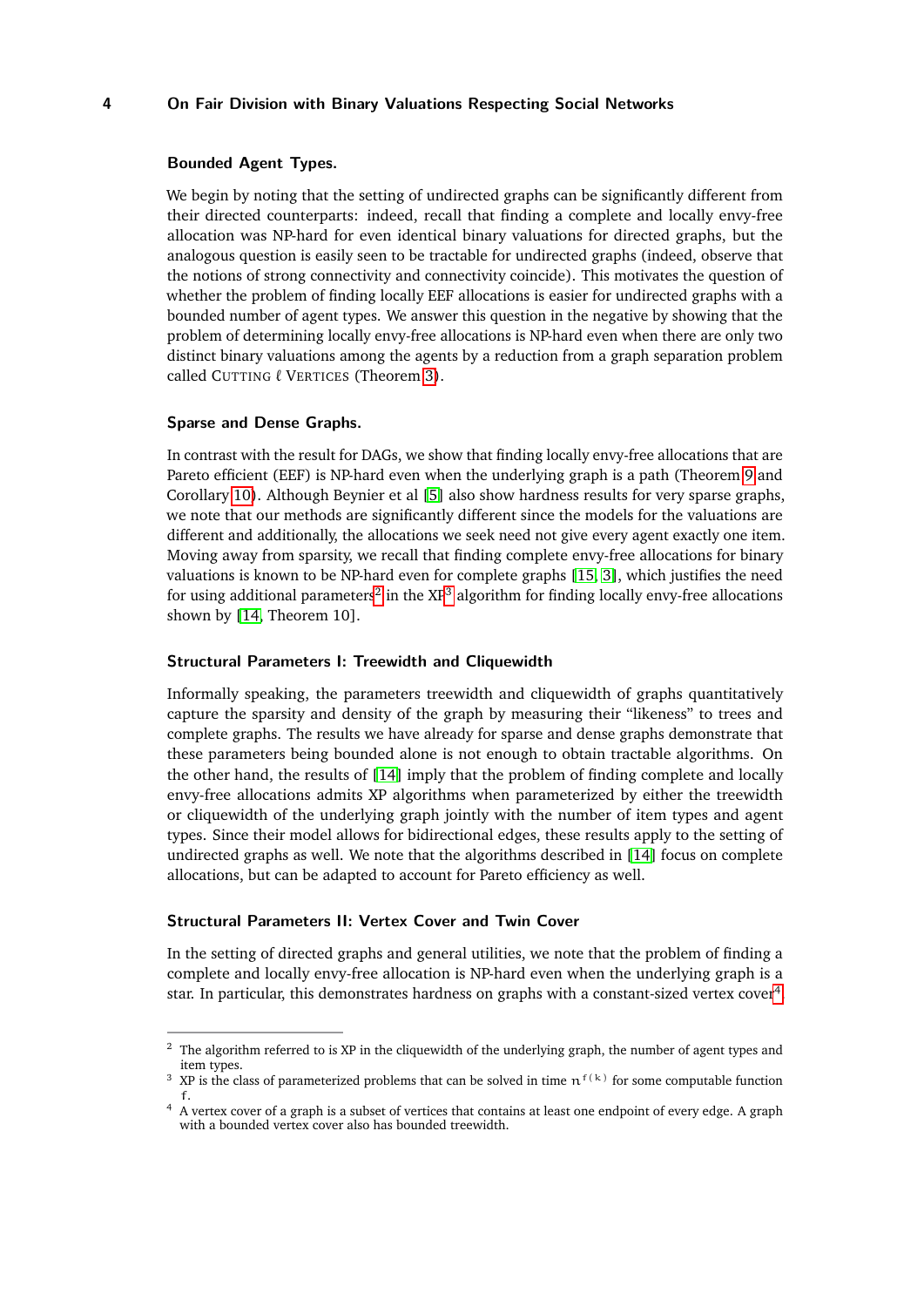It is not clear if this is the case for undirected graphs and binary utilities. We show that the problem of finding locally EEF allocations is W[1]-hard when parameterized by the vertex cover number (Theorem [8\)](#page-10-0). We remark that a stronger hardness result can be observed for the closely related parameter of twin cover<sup>[5](#page-4-0)</sup> — indeed, the known NP-hardness of finding envy-free allocations for binary valuations on complete graphs [\[15,](#page-18-6) [3\]](#page-17-2) implies hardness for graphs that have a twin cover of size zero.

### **Few Resources or Agents.**

We also consider the cases where the number of goods or the number of agents are relatively small. When considering these parameters, the work of Bliem et al [\[6\]](#page-18-7) shows that the computation of EEF allocations is FPT when parameterized by the number of goods or the number of agents for additive  $0/1$  valuations. In contrast, we show that finding EEF allocations respecting the structure of an underlying undirected graph is  $W[1]$ -hard when parameterized by the number of goods (Theorem [4\)](#page-8-0). On the other hand, the FPT algorithm when parameterized by the number of agents can be extended to account for the graph constraints (noted in Observation 1).

# **Other Notions of Fairness.**

Finally, we also consider notions of proportionality in the context of graphs — we refer to these as local and quasi-global proportionality concepts, representing the extent to which the definitions account for the underlying graph. We demonstrate that computing a locally proportional allocation is NP-hard (Theorem [11\)](#page-14-0), while computing a proportional allocation that is quasi-global is tractable (Theorem [17\)](#page-16-0). Notions of local proportionality have been proposed and studied in several of the papers that were summarized in the previous section.

# **2 Preliminaries**

We use standard terminology from graph theory and fair division. Unless mentioned otherwise, the graphs we consider are simple and undirected. For a graph  $G = (V, E)$ , consisting of a set V of vertices and a set E of edges, by N(v) we denote the *neighborhood* of vertex  $v \in V$ , i.e., the set  $W \subset V$  of vertices such that for each vertex  $w \in W$  there exists an edge  $e = (v, w) \in E$ . The *closed neighborhood* of a vertex v is N(v)  $\cup \{v\}$  and is denoted N[v]. The *degree* of a vertex v, denoted  $d(v)$ , is  $|N(v)|$ . A *clique* is a subset of vertices which are pairwise adjacent. An *independent set* is a subset of vertices, no two of which are adjacent. For X ⊆ V, the *induced subgraph* G[X] denotes the subgraph whose vertex set is X and the edge set consists of all edges whose both end points are in X.

 $\triangleright$  **Definition 1.** Let G be a graph. A tree-decomposition of a graph G is a pair  $\mathbb{T}$  =  $(T, (B_{\alpha})_{\alpha \in V(T)})$ *, where*  $T$  *is a rooted tree, such that* 

 $\triangleright \cup_{t \in V(T)} B_t = V(G)$ ,

 $\triangleright$  *for every edge*  $xy \in E(G)$  *there is a*  $t \in V(T)$  *such that*  $\{x, y\} \subseteq B_t$ *, and* 

 $\triangleright$  *for every vertex*  $v \in V(G)$  *the subgraph of* T *induced by the set* {*t* |  $v \in B_t$ } *is connected.* 

*The* width of a tree decomposition is  $\max_{t \in V(T)} |B_t| - 1$  and the treewidth of G is the *minimum width over all tree decompositions of* G *and is denoted by* **tw**(G)*.*

<span id="page-4-0"></span><sup>&</sup>lt;sup>5</sup> A twin cover of a graph is a subset of vertices S such that G  $\setminus$  S is a disjoint union of cliques, and further, every pair of vertices  $u, v$  in any clique of  $G \setminus S$  are "twins", that is,  $N[v] = N[u]$ .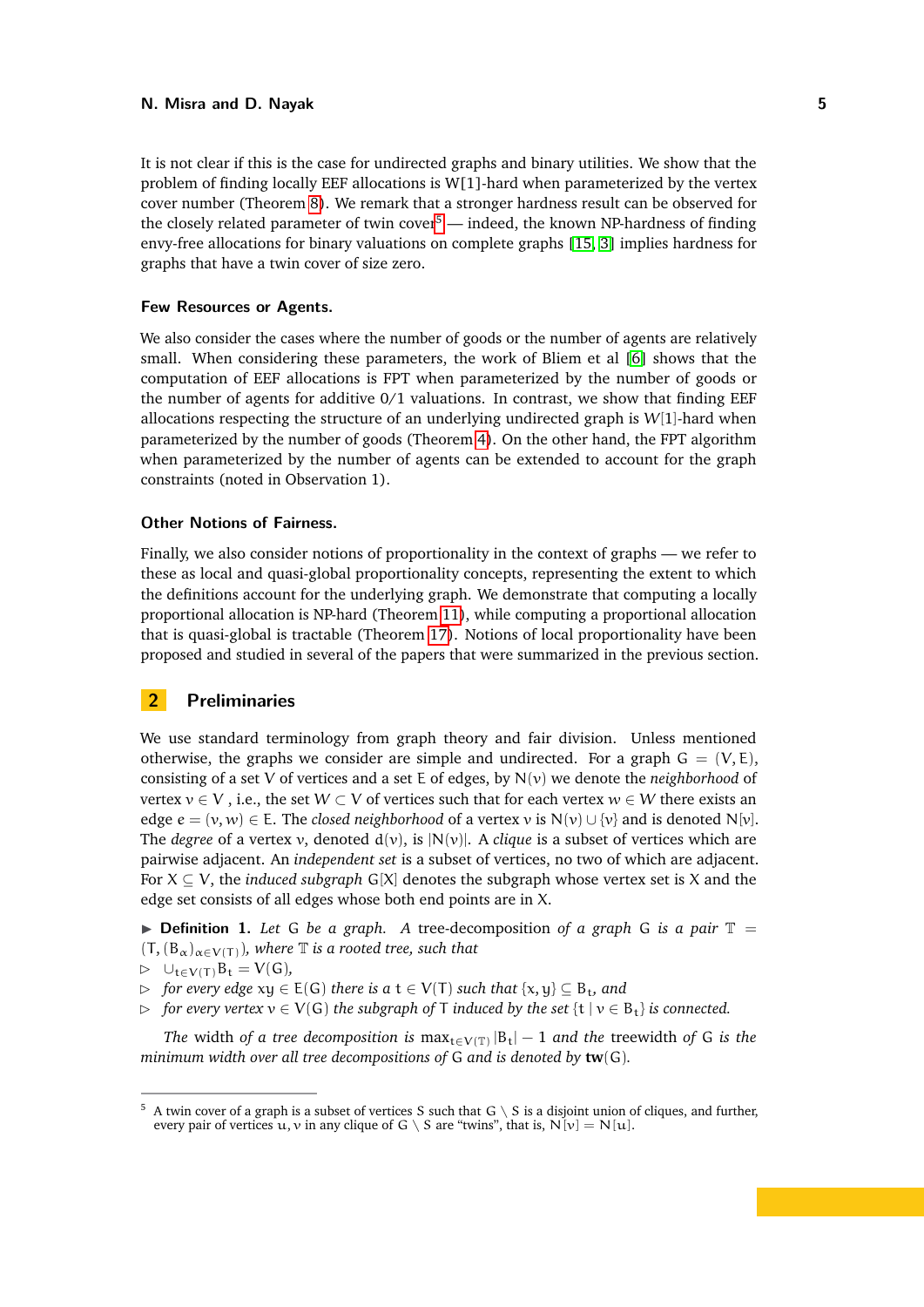For completeness, we also define here the notion of a *nice tree decomposition with introduce edge nodes*, as this is what we will work with in due course. We note that for a given tree decomposition can be modified in linear time to fulfill the above constraints; moreover, the number of nodes in such a tree decomposition of width w is  $O(w \cdot n)$  [\[16\]](#page-18-8).

**► Definition 2.** *A tree decomposition*  $\mathbb{T} = (T, (B_{\alpha})_{\alpha \in V(T)})$  *is a* nice tree decomposition with introduce edge nodes *if the following conditions hold.*

- **1.** *The tree* T *is rooted and binary.*
- **2.** *For all edges in* E(G) *there is exactly one* introduce edge node *in* T*, where an introduce edge node is a node*  $\alpha$  *in the tree decomposition*  $\mathbb{T}$  *of* G *labeled with an edge*  $\{u, v\} \in E(G)$ with  $u, v \in B_{\alpha}$  that has exactly one child node  $\alpha'$ ; furthermore  $B_{\alpha} = B_{\alpha'}$ .
- **3.** *Each node*  $\alpha \in V(T)$  *is of one of the following types:* 
	- B *introduce edge node;*
	- $\triangleright$  leaf node:  $\alpha$  *is a leaf of* T *and*  $B_{\alpha} = \emptyset$ ;
	- $\triangleright$  introduce vertex node:  $\alpha$  *is an inner node of* T *with exactly one child node*  $\beta \in V(T)$ *; furthermore*  $B_\beta \subseteq B_\alpha$  *and*  $|B_\alpha \setminus B_\beta| = 1$ *;*
	- B forget node*:* α *is an inner node of* T *with exactly one child node* β ∈ V(T)*; furthermore*  $B_{\alpha} \subseteq B_{\beta}$  *and*  $|B_{\beta} \setminus B_{\alpha}| = 1$ *;*
	- $\triangleright$  join node:  $\alpha$  *is an inner node of* T *with exactly two child nodes*  $\beta, \gamma \in V(T)$ ; *furthermore*  $B_{\alpha} = B_{\beta} = B_{\gamma}$ *.*

An instance of fair division for indivisible goods consists of n *agents*  $A = \{1, \ldots, n\}$  and m *goods* (also called *items* or *resources*),  $R = \{o_1, \ldots, o_m\}$ . Further, we are also given *valuations* (also called *preference functions* or *utilities*)  $v_{\ell} : 2^R \to \mathbb{Z}$  for every agent  $\ell \in A$ . We will assume throughout that the valuation functions are *additive*, i.e., for each agent  $\ell \in A$  and any set of goods  $S \subseteq R$ ,  $v_{\ell}(S) := \sum_{o \in S} v_{\ell}(\{o\})$ . A 0/1 *valuation* is a function that takes values in {0, 1}, while valuations are said to be *identical* if every agent has the same preference function. In the context of 0/1 valuations, we say that an agent *values* or *approves* a good if her utility for the good is 1. We will use  $\gamma$  to denote the valuations of the agents A over R. When considering fair division in the context of social networks, we are also given an undirected graph G over the agents A.

Every subset  $S \subseteq R$  is called a *bundle*. An allocation is a function  $\pi : A \to 2^R$  mapping each agent to the bundle she receives, such that  $\pi(i) \cap \pi(j) = \emptyset$  when  $i \neq j$  because the items cannot be shared. When  $\bigcup_{\alpha\in A}\pi(\alpha) =$  R, the allocation  $\pi$  is said to be *complete*, otherwise it is *partial*. An allocation is *non-wasteful* if every good is allocated to an agent that assigns positive utility to it.

An allocation  $\pi'$  *dominates*  $\pi$  if for all  $\ell \in A$  it holds that  $v_{\ell}(\pi(\ell)) \le v_{\ell}(\pi'(\ell))$  and for some  $a_j \in A$  it holds that  $v_{a_j}(\pi(a_j))) < v_{a_j}(\pi'(a_j))$ . An allocation  $\pi$  is *Pareto-efficient* if there exists no allocation  $\pi'$  that dominates π. In the case of 0/1 preferences, we note that an allocation is Pareto-efficient if and only if it is complete and non-wasteful, assuming that each resource provides a value of 1 to at least one agent.

Given an instance of fair division  $(A, R, G = (A, E), V)$  as described above, we now introduce the following fairness notions:

- $\triangleright$  **Graph Envy-Freeness (GEF).** We call allocation π graph-envy-free if for each pair of (distinct) agents i, j  $\in$  A such that j  $\in$  N(i), it holds that  $v_i(\pi(i)) \ge v_i(\pi(j))$ .
- $\triangleright$  **Global Proportionality (GP).** We say that an allocation  $\pi$  achieves global proportionality if for each agent  $\ell \in A$ ,  $v_i(\pi(i)) \geq \frac{1}{n}v_i(R)$ .
- $\triangleright$  **Quasi-Global Proportionality (QP).** We say that an allocation  $\pi$  achieves quasi-global proportionality if for each agent  $\ell \in A$ ,  $v_i(\pi(i)) \geq \frac{1}{d(\ell)+1} v_i(R)$ .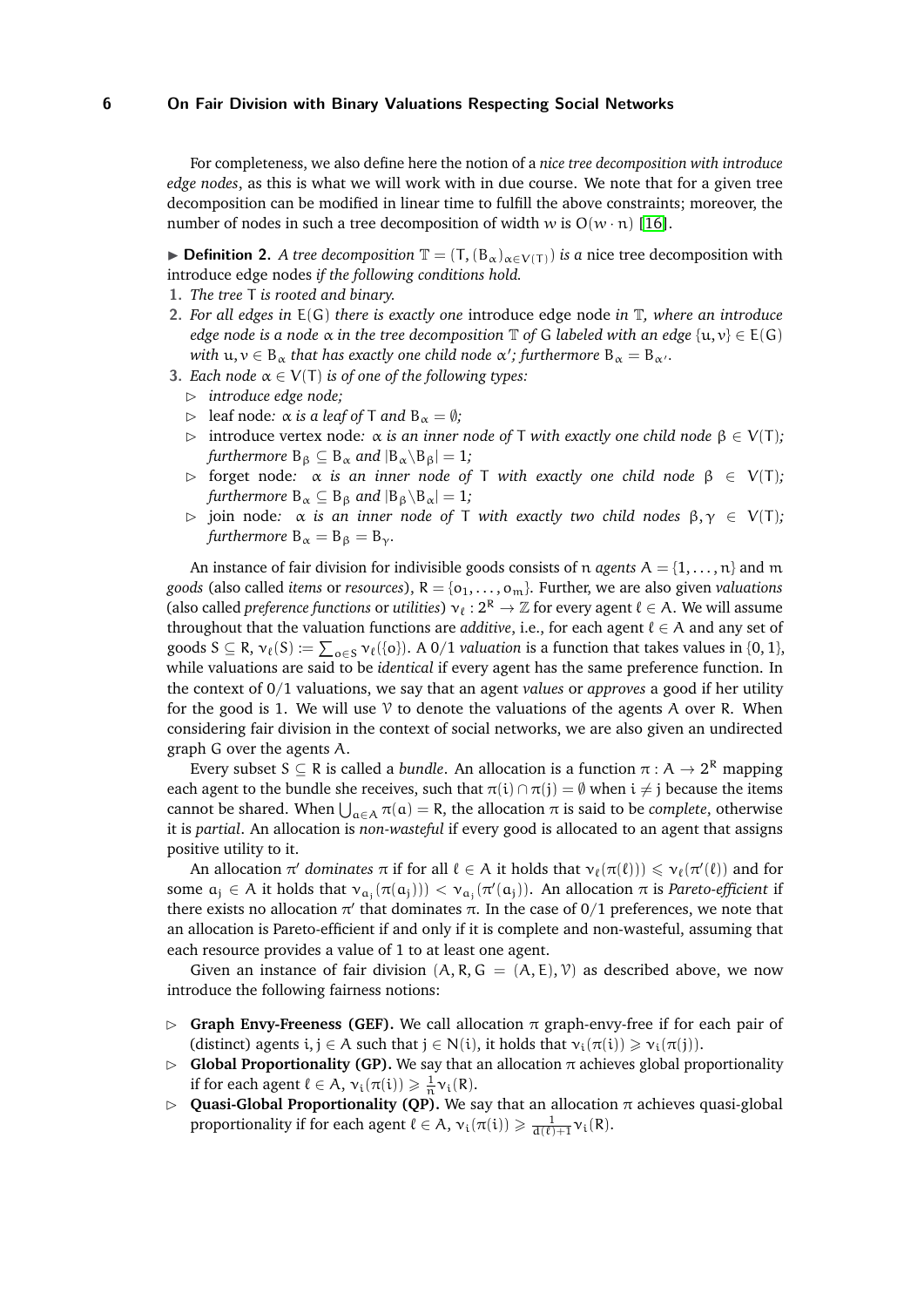$\triangleright$  **Local Proportionality (LP).** We say that an allocation  $\pi$  achieves local proportionality if for each agent  $\ell \in A$ ,  $v_i(\pi(i)) \geqslant \frac{1}{d(\ell)+1} \sum_{j \in N[i]} v_i(\pi(j)).$ 

Note that the graph versions of variants of envy-freeness (such as EF1 or EFX) can be defined analogously in a straightforward manner. It is easy to see that any graph envy-free allocation is also locally proportional and that if the underlying graph is complete, then local proportionality coincides with the standard notion of proportionality. For the problems we consider, we are typically given an instance of fair division on a graph, and the goal is to determine if there exists an allocation that satisfies some notion of fairness and efficiency. For instance, consider the following problems:

GRAPH ENVY-FREE ALLOCATION (E-GEFA) **Input:** An instance of fair division on a graph  $(A, R, G = (A, E), \mathcal{V}).$ **Question:** Does there exist an envy-free, Pareto-efficient allocation?

LOCALLY PROPORTIONAL ALLOCATION (E-LPA) **Input:** An instance of fair division on a graph  $(A, R, G = (A, E), \mathcal{V}).$ **Question:** Does there exist a Pareto-efficient allocation that achieves local proportionality?

For any efficiency concept (X) and fairness notion (Y), the X-YA problem is defined in a similar fashion. Although our questions are posed as decision versions, we note that most of our algorithms can be easily adapted to handle the natural "search" version of these problems. We refer the reader to the books [\[7,](#page-18-9) [17\]](#page-18-10) and the article [\[12\]](#page-18-5) for additional background on fair division.

A problem *parameterized* by k is fixed-parameter tractable if it is solvable in  $f(k) |I|^{O(1)}$ time for some computable function f and the input size |I| according to the problem's encoding. Informally, W-hard problems are presumably not fixed-parameter tractable. The problem of finding a clique on at least k vertices is  $W[1]$ -hard when parameterized by k. We call a problem para-NP-hard if it is NP-hard even for a constant value of the parameter. For a comprehensive introduction to the paradigm of paramterized complexity and algorithms, we refer the reader to the book [\[13\]](#page-18-11).

# **3 Envy-Freeness**

# **3.1 NP-hardness for two agent types**

In this section, we show that finding E-GEFA allocations is NP-hard even in the setting of near-identical binary valuations: in particular, when all agents have one of two possible utilities over the items. Note that in the setting of identical binary valuations when the graph G is connected, it is easy to see that all agents must value all goods without loss of generality, and that desirable allocations are the ones that allocates the same number of goods to each agent, where the goods themselves may be arbitrarily chosen. Indeed, it is clear that an allocation with equal bundle sizes is  $\mathcal{E}\text{-GEFA}$ . On the other hand, consider a  $\epsilon$ -GEFA allocation that does not allocate bundles of equal size to all agents. Let  $a_i$  and  $a_j$  be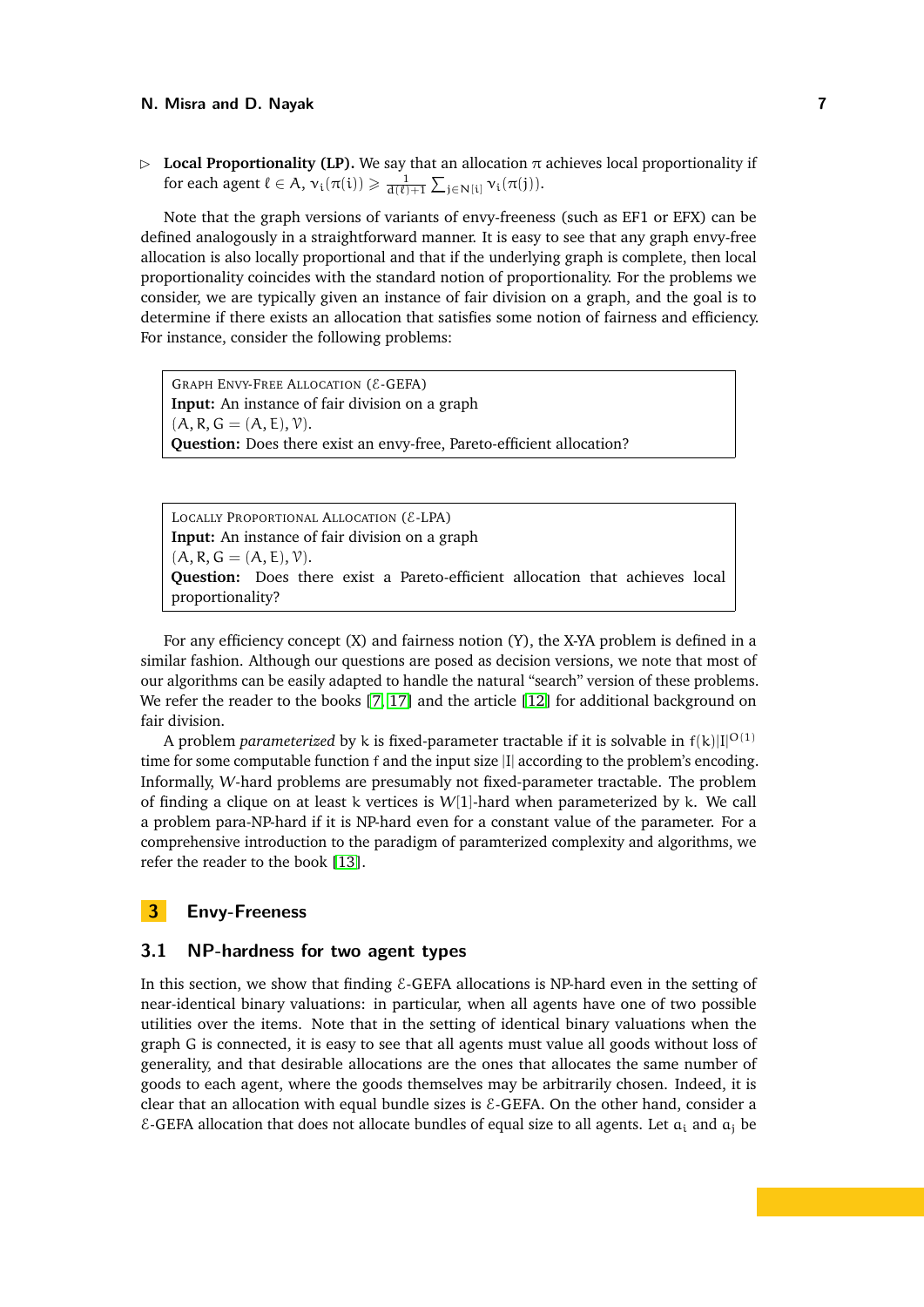two agents that receive bundles of different size. We can always find two adjacent agents on a path from  $a_i$  to  $a_j$  who have received bundles of different sizes, contradicting envy-freeness.

We now show that even a slightly more general situation is computationally intractable — in particular, if all agents have one of two valuations over the goods, the problem of identifying *ε*-GEFA allocations is NP-hard.

<span id="page-7-0"></span>► **Theorem 3.** *The E*-GEFA *problem is* NP-*complete even when there are two agent types, and further, agents have 0/1 valuations over the goods.*

**Proof.** We reduce from the CUTTING  $\ell$  VERTICES problem, where we are given a graph  $G = (V, E)$ , integers  $\ell$  and k, and the question is if there exists a partition of the vertex set V into  $X \cup S \cup Y$  such that  $|X| = \ell$ ,  $|S| \le k$  and there is no edge between X and Y. It follows from [\[11\]](#page-18-12) that this problem is NP-hard. We now describe the instance of  $\mathcal{E}\text{-GEFA}$ . We introduce  $2n + 1$  agents  $w_1, \ldots, w_n, u_1, \ldots, u_n$  and s, where  $n = |V|$ . We call s the trigger agent and we also refer to the  $w_i$ 's and  $u_i$ 's as greedy and happy agents, respectively. The graph structure on the agents is defined as follows. For every edge  $e = (v_i, v_i) \in E$ , we introduce the edges  $(w_i, u_i)$  and  $(w_i, u_i)$ . We also make the trigger agent adjacent to every greedy agent. We also add the edges  $(w_i, u_i)$  for all  $1 \leq i \leq n$ . We now turn to the items. We introduce  $\ell$  items called the *coveted* items: { $g_1, \ldots, g_\ell$ }. Every agent has a utility of one for these items. We introduce  $(n - \ell + 1)$  items {p<sub>1</sub>, ..., p<sub>n− $\ell+1$ </sub>} called the w-type items and  $\ell + k$  items {q<sub>1</sub>,..., q<sub> $\ell + k$ </sub>} called the u-type items. The trigger agent and the greedy agents have utility one for all w-type items and the happy agents have utility one for all u-type items. This completes the description of the reduction.

We first argue the forward direction. Given a subset of at most k vertices S, we allocate all the coveted goods to the  $\ell$  greedy agents corresponding to vertices of X, and the w-type items to the remaining greedy agents and the trigger agent. Also, allocate the  $k + \ell$  u-type items to happy agents corresponding to vertices in  $X \cup S$ . Observe that this allocation is both locally envy free and Pareto efficient, since the only empty-handed agents are the happy agents corresponding to vertices of Y, but the only agents they potentially envy are agents in  $X$  (since these are the agents who got the coveted goods) — however, recall that there are no edges between X and Y.

In the reverse direction, let a locally envy free, Pareto efficient allocation be given. To begin with, note that the trigger agent ensures that no coveted good is allocated to a happy agent: indeed, if the agent  $u_i$  has a coveted good, then this generates envy in  $w_i$ , who must be given either a coveted good or a  $w$ -type good. This in turn makes the trigger agent envious, who must also be given either a coveted good or a w-type good. At this point, all the remaining  $(n - 1)$  greedy agents are envious (of the trigger agent), but there aren't enough goods to account for all of them: thus any allocation that does not assign all coveted goods to greedy agents is not locally envy free. Let X be the subset of vertices corresponding to the  $\ell$  greedy agents who were allocated the coveted goods, and let  $S^{\star}$  be the subset of vertices corresponding to  $(k + \ell)$  happy agents who were given u-type goods. Note that  $X \subseteq S^*$ and  $|S^* \setminus X| \le k$ . It is easy to check that if we let  $S := S^* \setminus X$  and  $Y := V \setminus (X \cup S)$ , then  $(X \cup S \cup Y)$  is a partition of the desired kind. Indeed, if not, there is an edge between a vertex in X and a vertex in Y, but since the happy agents corresponding to vertices in Y are (by definition) empty-handed and the agents corresponding to vertices of X have been assigned a coveted good, this edge would violate local envy-freeness, a contradiction. This concludes the argument.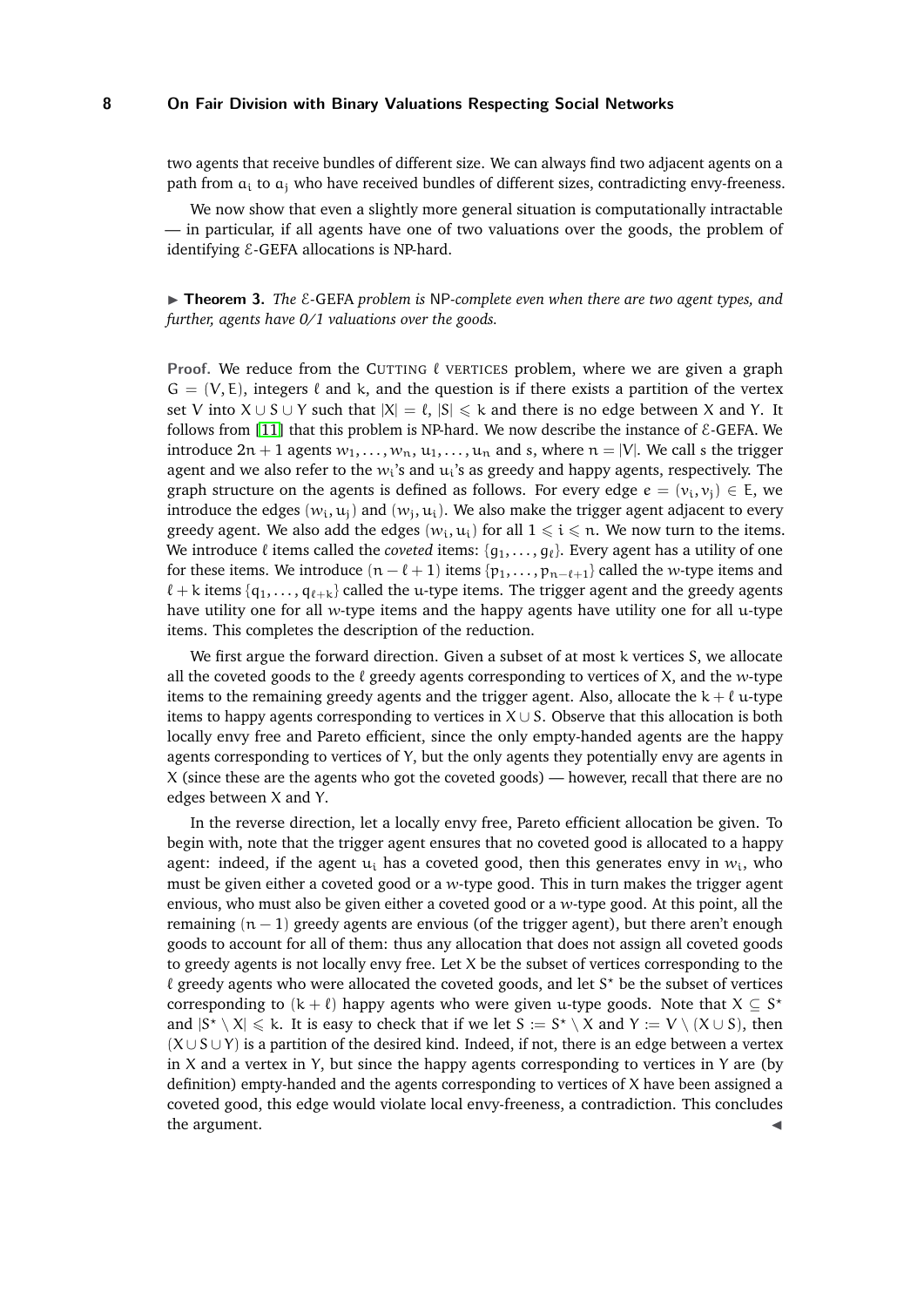# **3.2 W-hardness parameterized by goods**

In this section, we demonstrate the hardness of finding  $\epsilon$ -GEFA allocations even when the number of goods is bounded by showing that the problem is  $W[1]$ -hard when parameterized by the number of goods.

<span id="page-8-0"></span>► **Theorem 4.** *The E*-GEFA *problem is W*[1]-hard when parameterized by the number of goods, *even when agents have 0/1 valuations over the goods.*

We describe a reduction from the  $W[1]$ -hard problem CLIQUE, given a graph G and an integer k, does there exist a clique on k vertices in G. Let  $\mathcal{I} = (G, k)$  be an instance of clique, where  $G = (V, E)$  and further,  $V = \{v_1, \ldots, v_n\}$  and  $E = \{e_1, \ldots, e_m\}$ . We assume, without loss of generality, that  $m \geqslant \binom{k}{2}$ , since we can always return a trivial N0-instance when this is not the case. We begin by describing the construction of the reduced instance  $\mathcal{J}_\mathcal{I} := (A, R, H = (A, F), \mathcal{V})$ . We define the set of goods R as follows:

$$
R = \{q_1, \ldots, q_\ell, p_1, \ldots, p_k, d_1, \ldots, d_{\ell+1}\},
$$

where  $\ell = \binom{k}{2}$ . For ease of discussion, we call the first  $\ell$  goods *popular* and the next k goods *specialized*. The remaining are *dummy* items. We now define the set of agents as  $A = V \cup E \cup S \cup W$ , where:

$$
S := \{s_1, \ldots, s_{\ell+1}\} \text{ and } W := \{w_{ij} \mid i \in [n], j \in [\ell+1]\}.
$$

We indulge in a mild abuse of notation and use  $v_i$  to refer to both an element of V from the clique instance and an agent of A in the reduced instance (similarly for edges). The edges of H are as follows:

- $\triangleright$   $e = (u, v) \in E$  is adjacent to all vertices of S and u, v.
- $\triangleright \quad v_i \in V$  is adjacent to all vertices  $w_{ij}$  for  $j \in [\ell + 1]$ .
- $\triangleright$  For each 1 ≤ i ≤ n, H[∪ $_{j=1}^{\ell+1}$ w<sub>ij</sub>] induces a clique.

The preferences of the agents are as follows:

- $\triangleright$  All agents have an utility of 1 for the popular goods.
- $\triangleright$  All agents in V have an utility of 1 for the specialized goods.
- $\triangleright$  The agent s<sub>i</sub>  $\in$  S has an utility of 1 for d<sub>i</sub>, for all  $i \in [\ell + 1].$

This completes the construction of the instance. Note that the number of goods is a function of k alone. We now turn to the argument for equivalence, a clique  $X \subseteq V$ , of size k exists in G *iff*, there is an GEF allocation for the instance constructed  $\partial \mathfrak{I} :=$  $(A, R, H = (A, F), V)$ 

**Proof.** In the forward direction, let  $X \subseteq V$  be a clique in G and let  $Y := G[X] \subseteq G$ . Consider now the following allocation  $π$ . We let each agent corresponding to Y receive one popular item, each agent corresponding to X receive one specialized item, and finally allocate the item  $d_i$  to  $s_i$  for all  $i \in [\ell + 1]$ .



**Figure 1** A sketch of the reduced instance based on an instance  $G =$  $(V, E)$ , k of CLIQUE. Recall that  $\ell$  denotes  $\binom{k}{2}$ , and only some vertices of W are shown for clarity. The shaded vertices induce a complete subgraph. The edge  $e_t = (v_i, v_i)$  is adjacent only to  $v_i$  and  $v_i$ among vertices in V.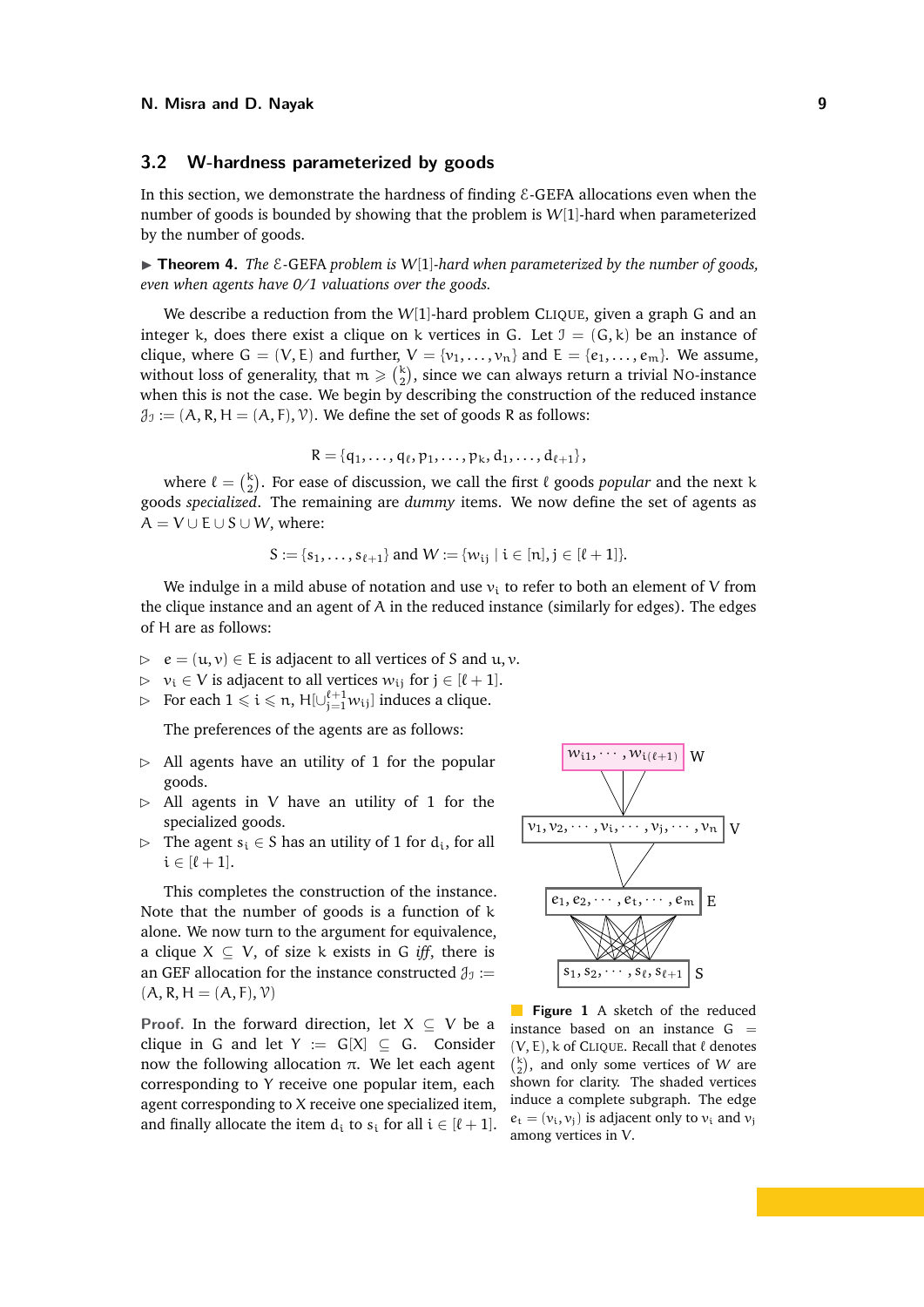$\triangleright$  Claim 5. The allocation  $\pi$  is Pareto-efficient and envy-free with respect to H.

**Proof.** For Pareto-efficiency, it suffices to argue that

 $\pi$  is complete and non-wasteful. This is evident from the definition of  $\pi$  — indeed, all the goods were allocated, and further, these specialized goods were allocated only to the vertex agents who like them and any dummy good was allocated to the unique agent from S who had a non-zero valuation for it. The popular goods are liked by everyone, and in particular the agents who received them.

We now address envy-freeness. Consider  $v \in X$ : the corresponding agent receives one of the specialized goods and its adjacent edges get at most one popular good each, thus there is no envy for v. If  $v \notin X$ , the corresponding agent doesn't get anything but neither do any of its adjacent edges, so again, there is no envy. Now consider  $e \in E$ . These agents are connected only to agents in  $V \cup S$ , who receive either specialized or dummy goods — since agents in E do not value these goods, there is no envy.

The agents in S each have received a dummy good and all the edges connected to them have received only one popular good, so they don't envy any of their neighbors. Finally, the agents in W have not been allocated anything. They are connected to vertices from V who are either also empty-handed or have specialized goods that agents from W don't value. Thus no envy for agents in  $W$ . This concludes the argument.

This concludes our description of a fair and complete allocation strategy given a clique in G. We now turn to the reverse direction, where we are given an allocation  $\pi$  that is Pareto-efficient and envy-free with respect to H. It is useful to make the following observation about  $\pi$  to begin with.

 $\triangleright$  Claim 6. Let H be defined as above, and let  $\pi$  be an allocation that is Pareto-efficient and envy-free with respect to H. Then, any popular good is assigned by  $\pi$  to an agent from E. Further, no agent in E can receive more than one popular good in the allocation  $\pi$ .

**Proof.** Let us assume that there exists a popular good q that is not assigned to an agent from E. This means that, since  $\pi$  is complete, q is assigned to an agent from V, S, or W.

- $\triangleright$  If q was assigned to an agent  $v_i$  from V, then all the vertices  $w_{i,j}$  for  $j \in [\ell + 1]$  will envy  $v_i$ . Note that there are  $\ell + 1$  such agents, each of which only value the popular goods, and the total number of (remaining) popular goods is at most  $\ell - 1$ , the allocation  $\pi$  cannot account for all the envy generated in this situation.
- $\triangleright$  If q was assigned to an agent  $w_{ij}$  from W, then all the other agents in W belonging to the clique induced by  $N(v_i)$  will envy  $w_{ij}$ . There are  $\ell$  such agents, each of which only value the popular goods, and the total number of (remaining) popular goods is at most  $\ell - 1$ , and again, the allocation  $\pi$  cannot account for all the envy generated in this situation.
- $\triangleright$  If q was assigned to an agent s<sub>i</sub> from S, then all the agents in E will envy q. Since  $|E| \ge \ell$ , and all agents in E only value the popular goods, the argument is the same as in the previous case.

From the discussion above, we conclude that  $\pi$  allocates the popular goods to agents in E. Now suppose there exists an agent  $e$  in E who received more than one popular good. Since  $e$ is adjacent to all the  $s_i$ 's in S, the presence of more than one good for e triggers envy in all the  $s_i$  agents. There are  $(\ell + 1)$  many agents in S, each of whom must now be assigned *two* items that they value. However, apart from the unique dummy good that each  $s_i$  values, the only goods that they value are the popular goods, of which only  $(\ell - 2)$  remain — therefore,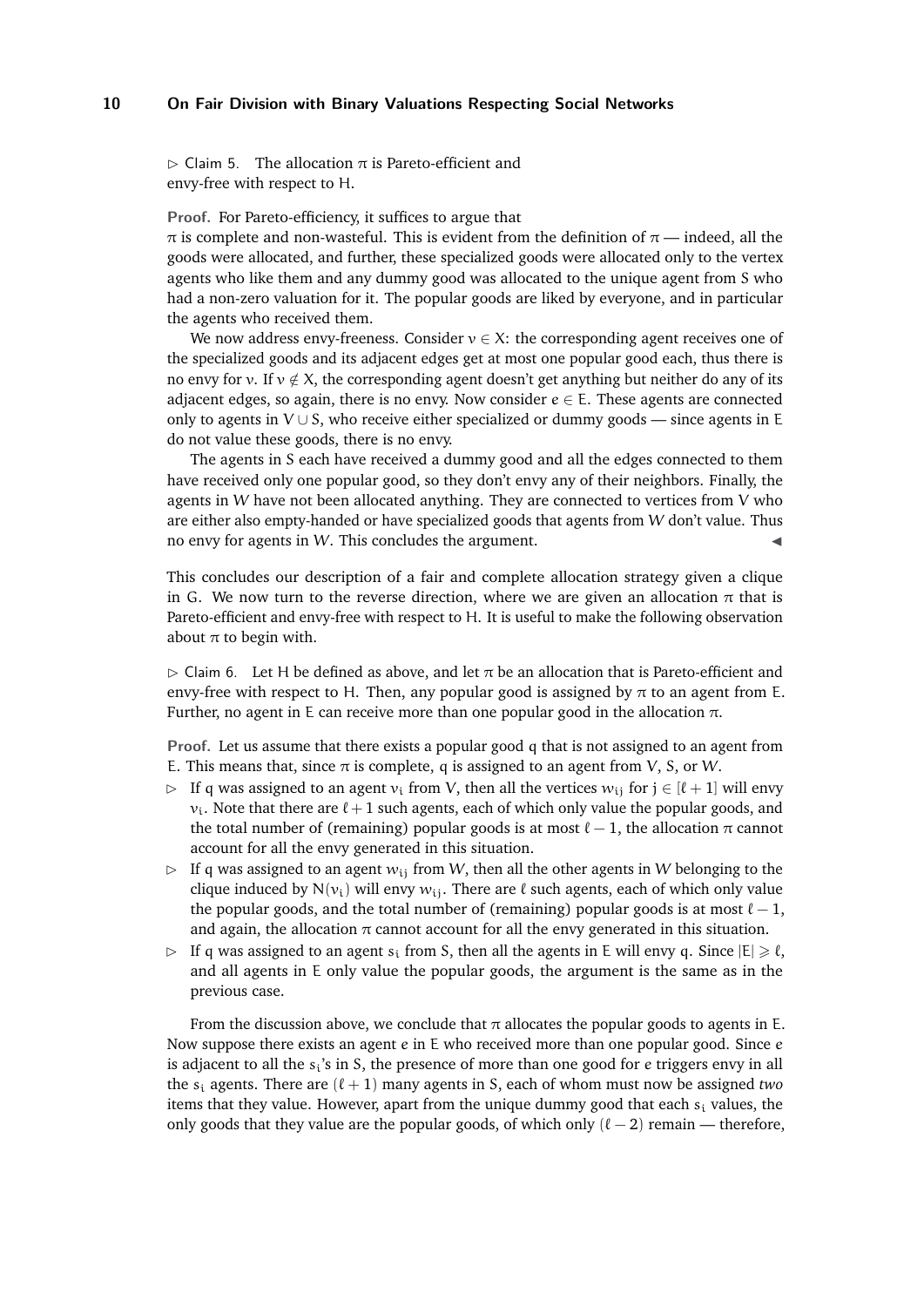we fall short of accounting for the envy of  $(\ell + 1)$  agents. This shows that no agent in E can receive more than one popular good.

Since  $\pi$  is non-wasteful, the specialized goods must be distributed among agents corresponding to V. The following is easy to see.

 $\triangleright$  Claim 7. Let H be defined as above, and let  $\pi$  be an allocation that is Pareto-efficient and envy-free with respect to H. No agent in V can receive more than one specialized good in the allocation  $\pi$ .

**Proof.** We know that  $\ell = \binom{k}{2}$  many edge agents have each received a popular good. These edges combined span at least k many agents in V (recall that G is a simple graph). Each of those k agents suffer from envy as they are adjacent to edges who possess popular goods that the vertices also like. To satisfy this envy, each of these k vertices must be assigned a specialized good — indeed, the popular goods, the only other possibility, are all taken. The claim follows from the fact that there are only k specialized goods.

Let  $X \subseteq V$  be the subset of k agents that receive at least one specialized item and let  $Y \subseteq E$ be the subset of  $\ell$  agents that receive at least one popular item with respect to  $\pi$ . We claim that G[X] is a clique. In particular, we claim that every edge of Y has both its endpoints in X. Indeed, suppose not, and let  $e \in Y$  be an edge with at least one endpoint (say v) outside X. Then, v envies e, which contradicts our assumption about  $\pi$  being envy-free with respect to H.  $\blacksquare$ 

# **3.3 W-hardness parameterized by vertex cover**

Recall that a vertex cover of a graph  $G = (V, E)$  is a subset  $S \subseteq V$  such that  $G \setminus S$  is an independent set (i.e, for any pair of vertices u,  $v \in G \setminus S$ ,  $(u, v) \notin E$ ). In the setting of directed graphs with arbitrary utilities, finding  $\&E$ -GEFA allocations is NP-hard even for graphs that have a constant-sized vertex cover. Here, we show that in the setting of binary utilities, finding a  $\epsilon$ -GEFA allocation is W[1]-hard when parameterized by the vertex cover of the underlying graph.

<span id="page-10-0"></span>► **Theorem 8.** *The E*-GEFA *problem is*  $W[1]$ *-hard when parameterized by the vertex cover of the underlying graph, even when agents have 0/1 valuations over the goods.*

**Proof.** We describe a reduction from the W[1]-hard problem CLIQUE, given a graph G and an integer k, does there exist a clique on k vertices in G. Let  $\mathcal{I} = (G, k)$  be an instance of clique, where  $G = (V, E)$  and further,  $V = \{v_1, \ldots, v_n\}$  and  $E = \{e_1, \ldots, e_m\}$ . We begin by describing the construction of the reduced instance.

To begin with, we introduce k "key" agents  $u_1, \ldots, u_k$ , and for every pair  $1 \leq i, j \leq k$ , we introduce  $m$  agents  $x_{ij}^1, \ldots, x_{ij}^m$  — these agents are all adjacent to  $u_i$  and  $u_j$ . We call these agents the  $(i, j)$  "guard" agents. We also introduce  $n - k$  "residual" agents and impose a complete bipartite graph between the key and residual agents, that is, every residual agent is adjacent to every key agent. Note that this graph has a vertex cover of size k given by the key agents.

We now turn to the items. We introduce a "core" item  $q_i$  for each vertex  $v_i \in V$ . The key agents and residual agents value all core items. We also introduce, for every pair  $1 \leq i, j \leq k$ , m  $-$  1 dummy items valued by all  $(i, j)$  guard agents. Finally, the guard agent  $x_{ij}^{\ell}$  values all the core items *except* the ones corresponding to the endpoints of the edge  $e_\ell$ . This completes the description of the reduction.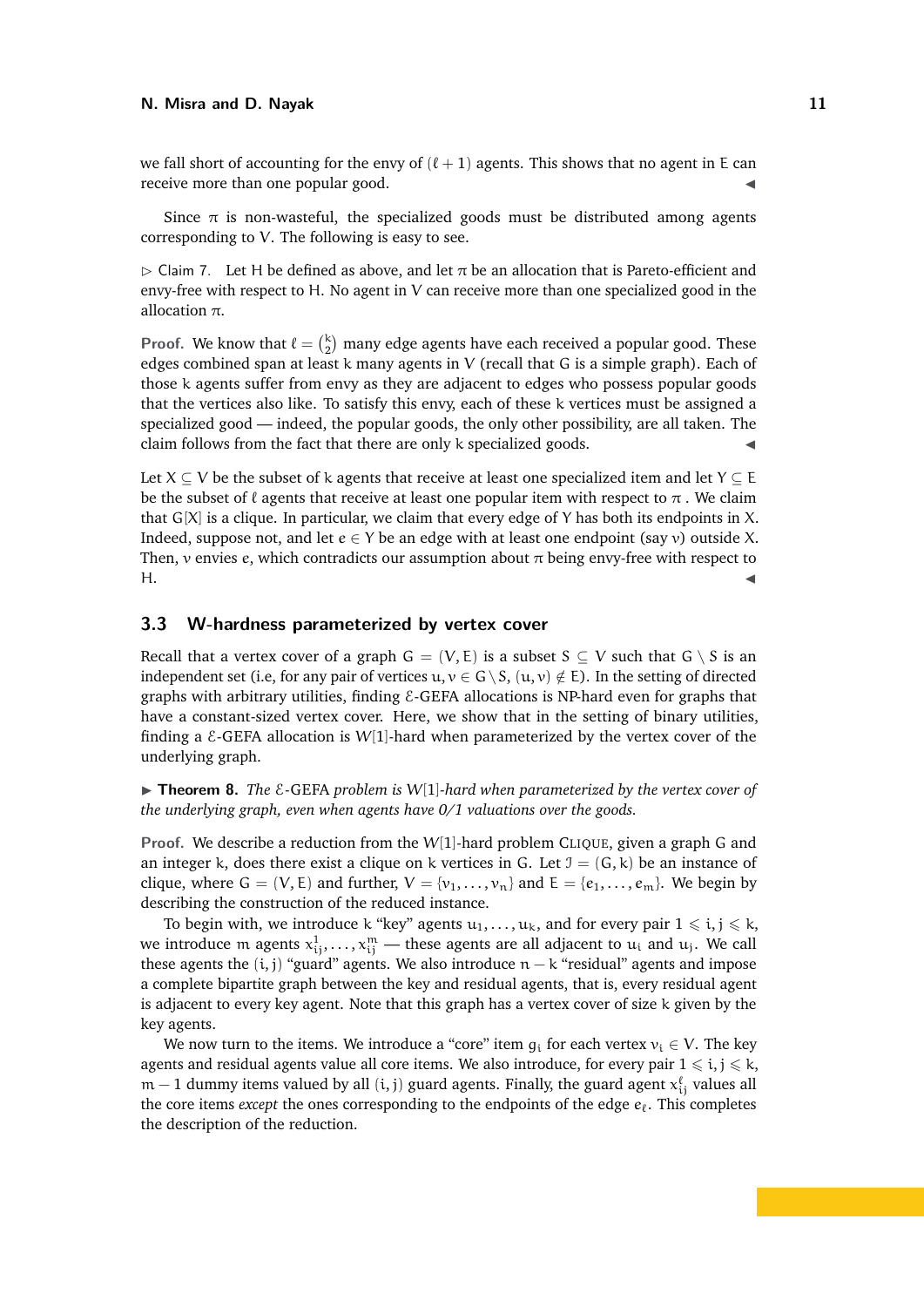In the forward direction, given a clique  $S \subseteq V$ , we assign core items corresponding to the clique to the key agents, and the remaining core items to the residual agents. If the key agents  $a_i$  and  $a_j$  are assigned goods  $g_p$  and  $g_q$ , then let  $\ell_{ij}$  denote the edge  $(v_p, v_q)$ . We say that the index  $\ell_{ij}$  is "special" for the  $(i, j)$  guard agents. Now, for every guard agent  $x_{ij}^{\ell}$ except the special index, we assign the corresponding dummy item. Notice that when  $\ell = \ell_{ij}$ , the guard  $x_{ij}^{\ell}$  does *not* envy either of the key agents it is adjacent to, since it has an utility of one for all goods except for  $g_p$  and  $g_q$ .

In the reverse direction, it is easy to check that due to the limited number of core goods, no locally envy-free allocation gives a guard agent a core good (indeed, this can be seen to induce a chain of envy that leaves us with having to allocate  $n - 1$  goods among n agents which is not feasible). It is also easy to check that all the key and residual agents get exactly one core good each. We claim that the vertices corresponding to the core goods assigned to the key agents, say S, form a clique. Indeed, suppose not, and let  $v_p$  (the vertex corresponding to the good assigned to key agent  $a_i$ ) and  $v_q$  (the vertex corresponding to the good assigned to key agent  $a_j$ ) be two non-adjacent vertices in S. Then it follows that all the  $(i, j)$  guard agents envy both  $a_i$  and  $a_j$ , but given that no core goods are allocated to the guard agents and there are only  $(m - 1)$  dummy goods that can be assigned among these guards, it is inevitable that at least one of the guards will envy one of these key agents, contradicting our assumption of local envy-freeness.

## **3.4 NP-hardness on paths**

To show the hardness of  $\epsilon$ -GEFA even when the underlying graph is a path, we reduce from a variant of SAT called LINEAR SAT (abbreviated LSAT). In an LSAT instance, each clause has at most three literals, and further the literals of the formula can be sorted such that every clause corresponds to at most three consecutive literals in the sorted list, and each clause shares at most one of its literals with another clause, in which case this literal is extreme in both clauses. The hardness of LSAT was shown in [\[2\]](#page-17-3). In fact, by studying the reduced instance, one may assume that a "hard" instance of LSAT has the following structure: the first 2q clauses have two literals each and are of the following form:

$$
A_i=\{s_i,\ell_i\}, B_i=\{\ell_i,t_i\}; 1\leqslant i\leqslant q,
$$

where  $s_i, \ell_i$ , and  $t_i$  denote literals, while the remaining p clauses have three literals each and are mutually disjoint from each other as well as the first 2q clauses. For ease of description, we will assume that the LSAT formula that we reduce from has this particular structure. We are now ready to describe our reduction — in the interest of simplicity, our proof is designed to address the case when the graph is a disjoint union of paths, although it is easy to "stitch" these components into a single, longer path, as we will explain later.

<span id="page-11-0"></span>► **Theorem 9.** *The E*-GEFA *problem* is NP-complete even when the graph induced by the agents *is a disjoint union of paths, and further, agents have 0/1 valuations over the goods.*

Membership in NP is straightforward to check. We focus here on the reduction demonstrating hardness. Let  $\phi$  be an instance of LSAT over variables  $\hat{X} := \{x_1, \ldots, x_n\}$ and clauses:

$$
C := \{A_1, B_1, \ldots, A_q, B_q, C_1, \ldots, C_p\},\
$$

as described above. We refer to the first 2q clauses as the *coupled* clauses and the remaining as *isolated* clauses. We now turn to the construction of the reduced instance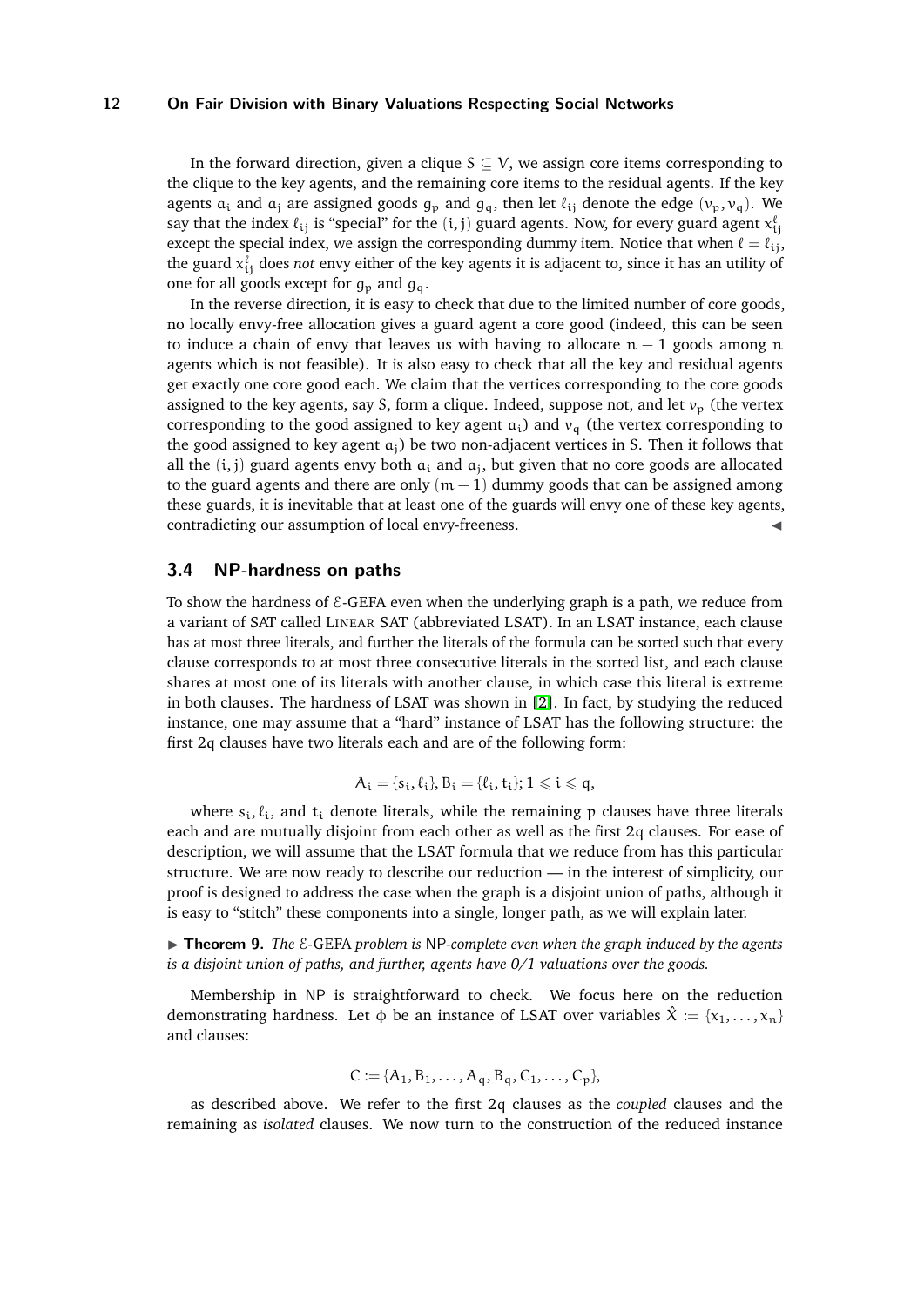

**Figure 2** A schematic of the reduced instance in the proof of Theorem [9,](#page-11-0) which is a disjoint union of paths. The vertex labels denote the agents while the goods they approve are indicated just below. Here,  $11, 12$ , and  $13$  denote the items corresponding to the literals that belong to the clause  $C_i$ .

 $\mathcal{J}_{\Phi} := (V, R, H, V)$ . We define the set of goods R as  $R_{\hat{Y}} \cup R_C$ , where:

$$
R_{\hat{X}} = \{y_1, \ldots, y_n, x_1, \ldots, x_n, \overline{x}_1, \ldots, \overline{x}_n, \},
$$

and:

$$
R_C = \{g_1, \ldots, g_q, d_1, \ldots, d_p\}.
$$

The set of agents V is given by X ∪ C ∪ Y ∪ G ∪ D, where C is denoted in the same way as in the LSAT instance, and further:

$$
X = \{X_1, \ldots, X_n\}, Y = \{Y_1, \ldots, Y_n\}, G = \{G_1, \ldots, G_q\} \text{ and } D = \{D_1, \ldots, D_p\}.
$$

We now simultaneously describe the structure of the graph H and the preferences of the agents.

**Assignment Gadgets.** For each  $1 \le i \le n$ , add an edge between  $X_i$  and  $Y_i$ . The agent  $X_i$ values  $\{x_i, \overline{x}_i, y_i\}$ , while  $Y_i$  values the good  $y_i$  (and nothing else).

**Isolated Clause Gadgets.** For each  $1 \leq i \leq p$ , we add an edge between agents  $C_i$  and D<sub>i</sub>. The agent C<sub>i</sub> values the literal  $\ell$  if and only if  $\ell \in C_i$  along with  $d_i$ , while D<sub>i</sub> values the good  $d_i$  (and nothing else).

**Coupled Clause Gadgets.** For each  $1 \leq i \leq q$ , we add an edge between agents  $A_i$  and  $B_i$ , and also an edge between  $G_i$  and  $A_i$ . The agent  $G_i$  values the good  $g_i$  (and nothing else). Agents  $A_i$  and  $B_i$  value, respectively, the goods  ${g_i, s_i, t_i, \ell_i}$  and  ${s_i, t_i}$ .

This completes the description of the construction.

We now discuss the equivalence. In the forward direction, given a satisfying assignment  $\tau$ for φ, we define the allocation π as follows:

$$
\triangleright \quad \text{For all } 1 \leqslant i \leqslant n, \, \pi(Y_i) = \{y_i\} \text{ and:}
$$

$$
\pi(X_i) = \begin{cases} x_i & \text{if } \tau(x_i) = 0,\\ \overline{x}_i & \text{if } \tau(x_i) = 1. \end{cases}
$$

Observe that the literals that evaluate to true under  $\tau$  are not assigned to any of the agents from X.

- $\triangleright$  For all  $1 \le i \le p$ ,  $\pi(D_i) = \{d_i\}$  and  $\pi(C_i)$  is the item corresponding to one of the literals of C<sub>i</sub> that evaluates to 1 under  $\tau$ . If there are multiple literals that evaluate to 1 under  $\tau$ , allocate all items corresponding to said clause to the agent  $C_i$ .
- $\triangleright$  For all  $1 \leq i \leq p$ ,  $\pi(G_i) = \{g_i\}$ . Further, if  $\tau$  sets  $\ell_i$  to true, then  $\pi(A_i) = \{\ell_i\}$  and  $\pi(B_i) = \emptyset$ . However, if  $\tau$  sets  $\ell_i$  to false, then note that it must be the case that the literals s<sub>i</sub> and t<sub>i</sub> evaluate to true under  $\pi$ , and we assign  $\pi(A_i) = \{s_i\}$  and  $\pi(B_i) = \{t_i\}$ .
- $\triangleright$  If both s<sub>i</sub> and t<sub>i</sub> evaluate to true under  $\tau$ , then they can be distributed one each among the agents  $A_i$  and  $B_i$ , and if exactly one of them is set to true then the good corresponding to the true literal can always be given to  $B_i$ .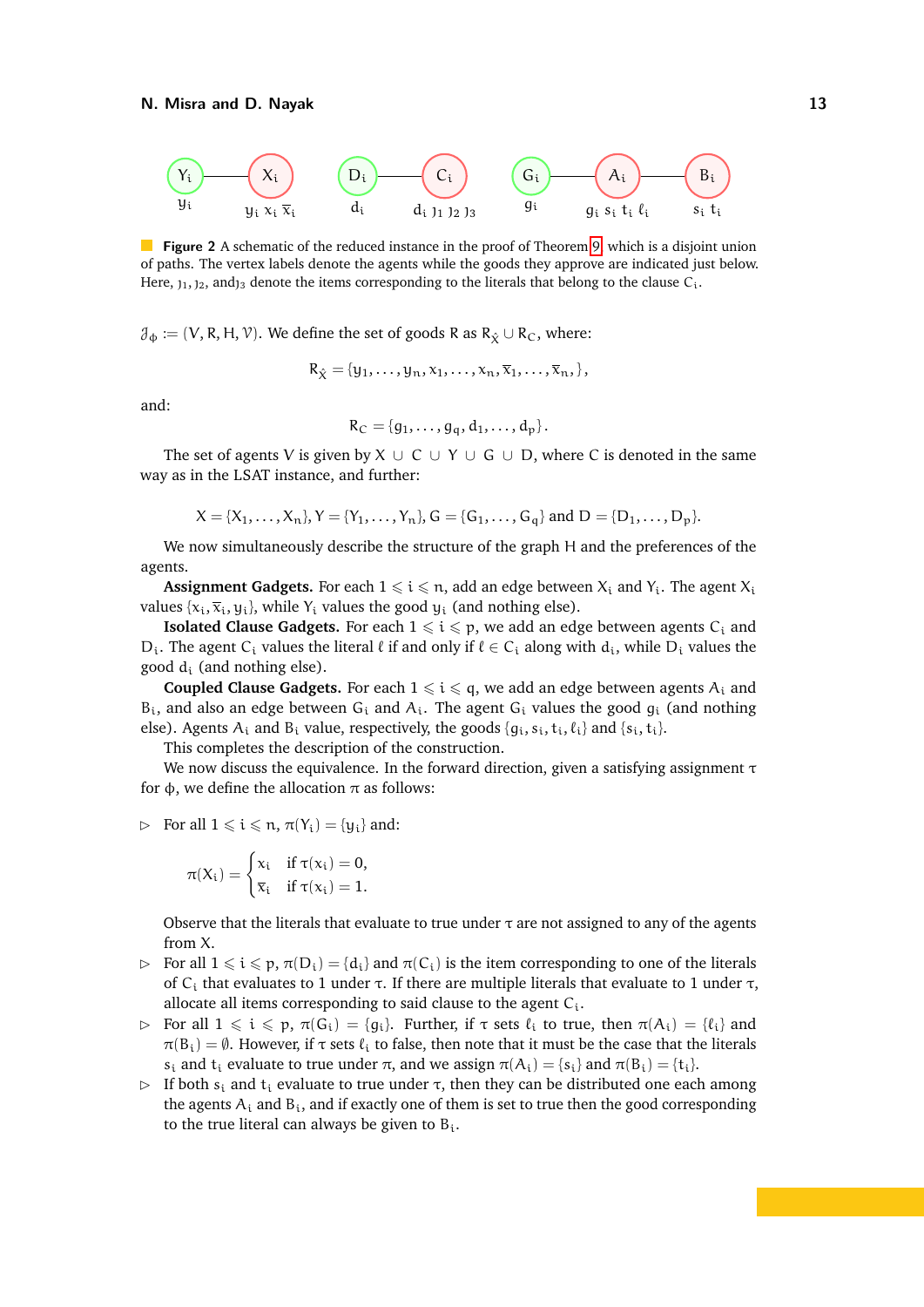It is easy to verify that  $\pi$  is well-defined: this follows from the fact that the clauses are almost disjoint. It is straightforward to check that the allocation is complete and non-wasteful (and hence Pareto-efficient). We now observe that the allocation is also envy-free: indeed, the agents involved in paths that are edges get one item each while the agents involved in paths of length three either get one item each, or in the case when  $B_i$  is empty-handed,  $A_i$ receives a good for which  $B_i$  has zero utility (and in this case, both  $A_i$  and  $G_i$  receive one good each), thus there is no envy.

In the reverse direction, let  $\pi$  be an envy-free, Pareto-efficient allocation. Since  $\pi$  is nonwasteful, note that the item  $y_i$  is allocated by  $\pi$  to either  $Y_i$  or  $X_i$ . However, if  $y_i \in \pi(X_i)$ , then the agent  $Y_i$  envies  $X_i$ , but since she approves of no item other than  $y_i$ , it is not possible for  $\pi$  to resolve this envy. Therefore, combined with the fact that  $\pi$  is non-wasteful, we conclude that  $\pi(Y_i) = \{y_i\}$  for all  $1 \leq i \leq n$ . A similar argument establishes that  $\pi(D_i) = \{d_i\}$ for all  $1 \le i \le p$  and  $\pi(G_i) = \{q_i\}$  for all  $1 \le i \le q$ .

Since  $\pi(Y_i) = \{y_i\}$ , we have that  $\pi(X_i) \neq \emptyset$ . By the non-wastefulness of  $\pi$ , we also know that  $\pi(X_i) \subseteq \{x_i, \overline{x}_i\}$ . We use this to define an assignment  $\tau$  as follows:

$$
\tau(x_i) = \begin{cases} 1 & \text{if } \pi(X_i) = \{\overline{x}_i\}, \\ 0 & \text{if } \pi(X_i) = \{x_i\}, \\ 1 & \text{otherwise.} \end{cases}
$$

It turns out that if  $\pi(X_i) = \{x_i, \overline{x}_i\}$ , then the setting of  $\tau$  for  $x_i$  is immaterial, and we set it to 1 as suggested above as a matter of convention. We now argue that  $\tau$  is a satisfying assignment. Suppose not, and in particular, consider a clause that is not satisfied by  $\tau$ . We address the cases of isolated and coupled clauses separately.

Let C<sub>i</sub> be an isolated clause not satisfied by  $\tau$ . Since C<sub>i</sub> approves  $d_i$ ,  $\pi(D_i) = d_i$ , and  $D_i \in N(C_i)$ , we know that  $\pi(C_i) \neq \emptyset$ . In particular, this implies that one of the literals belonging to the clause  $C_i$  was allocated to the agent  $C_i$ . As an example, suppose this literal was  $\bar{x}_k$ . This implies that  $\bar{x}_k \notin \pi(X_k)$ , which in turn implies that  $\pi(X_k) = \{x_k\}$  and that  $\tau(x_k) = 0$ , contradicting our assumption that C<sub>i</sub> is not satisfied by  $\tau$ . A symmetric argument holds for the case when the literal in question was a positive literal as opposed to a negated one.

Now, let A<sub>i</sub> be a coupled clause not satisfied by τ. If  $\ell_i \in \pi(A_i)$ , then by an argument similar to the previous case, we can conclude that  $\tau(\ell_i) = 1$ , which leads to a contradiction. Therefore, assume that  $\ell_i \notin \pi(A_i)$ . Since  $A_i$  approves  $q_i$ ,  $\pi(G_i) = q_i$ , and  $G_i \in N(A_i)$ , we know that  $\pi(A_i) \neq \emptyset$ . Therefore, it must be the case that at least one of s<sub>i</sub> or t<sub>i</sub> belongs to  $\pi(A_i)$ . This again implies that  $\tau(s_i) = 1$  or  $\tau(t_i) = 1$ , which leads to the desired contradiction. The same argument works if we started with the coupled clause  $B_i$  instead of Ai. This discussion concludes the proof.

We remark that it is possible to combine the connected components in the reduced instance above by simply introducing "dummy connector agents" that each value a corresponding dummy item and nothing else. All the arguments made above will work in exactly the same fashion since nobody would have reason to envy these newly introduced agents, and vice versa. Thus, we have the following corollary.

<span id="page-13-0"></span>► **Corollary 10.** *The E*-GEFA *problem is* NP-*complete even when the graph induced by the agents is a path, and further, agents have 0/1 valuations over the goods.*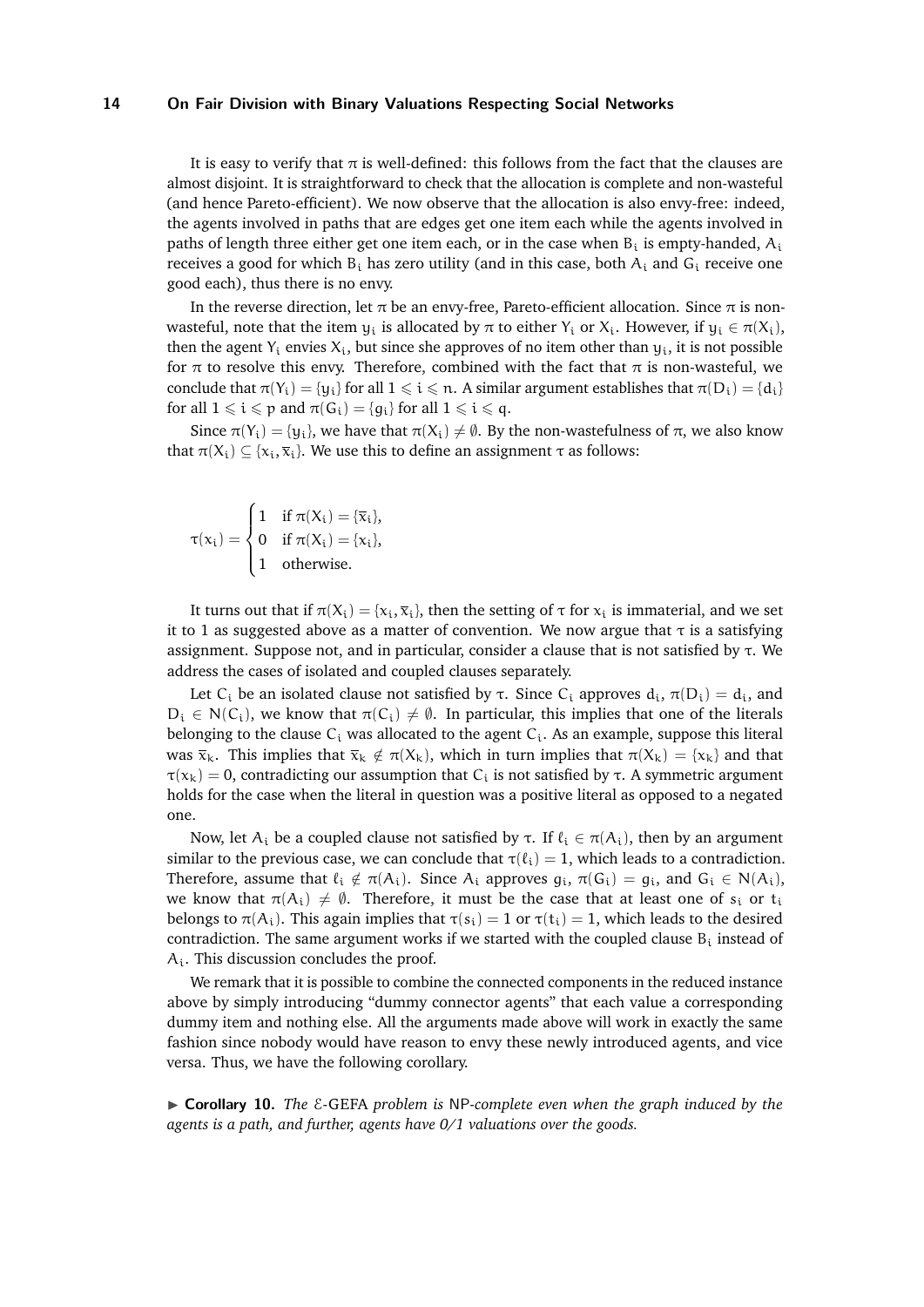# **4 Proportionality for Graphs**

# **4.1 Local Proportionality: NP-hardness**

<span id="page-14-0"></span>► **Theorem 11.** *The E*-LPA *problem is* NP-*complete on undirected graphs, even when all agents have* 0/1 *valuations over the resources.*

**Proof.** Membership in NP follows from the fact that an allocation serves as a certificate: indeed, given an allocation, it can be checked whether the allocation is local graph proportional in polynomial time. We show NP-hardness by a reduction from 3-COLORING, where we are given a graph G and the question is to determine if there exists a coloring the vertices with 3 colors such that no two adjacent vertices are coloured the same color. Equivalently, we would like to know if the vertex set of G can be partitioned into 3 independent sets.

Let G = (V, E) be an instance of 3-COLORING, where  $V = \{v_1, \ldots, v_n\}$  and E =  ${e_1, \ldots, e_m}$ . We will now describe the reduced instance, which we denote by  $\mathcal{I}_G := (A, R, H =$  $(A, F), \mathcal{V}$ ). We have the following items:

 $R = V \cup E_1 \cup E_2 \cup E_3 \cup \{a_1, a_2, a_3\} \cup \{x_1, x_2, x_3\},$ 

where  $E_b = \{e_i^b \mid i \in [m]\}$ ,  $b \in [3]$ . We refer to the items in V as the *core* goods, the items in E<sub>b</sub> as *guard goods of type* b. We also introduce the following agents

$$
A = F_1 \cup F_2 \cup F_3 \cup \{A_1, A_2, A_3\} \cup \{B_1, B_2, B_3\} \cup C_1 \cup C_2 \cup C_3,
$$

where  $F_b = {E_i^b \mid i \in [m]}$ ,  $b \in [3]$  and  $C_b = {C_i^b \mid i \in [n+1] \cup \{0\}}$ ,  $b \in [3]$ . The preferences of the agents are as follows:

- $\triangleright$  For each b ∈ [3], the agent A<sub>b</sub> approves all the core goods and the item α<sub>b</sub>.
- $\triangleright$  For each  $b \in [3]$ , the agent B<sub>b</sub> approves  $x_b$ .
- $\triangleright$  For an edge  $e_i = (v_p, v_q)$  and  $b \in [3]$  the agent  $E_i^b$  approves the goods  $\{e_i^b, v_p, v_q, x_b, a_b\}$ .
- $\triangleright$  For each b ∈ [3], the agents in C<sub>b</sub> approve all the core goods and the item  $a_b$ .

The graph H has the following structure. For each  $b \in [3]$ , the agent  $A_b$  is adjacent to each agent in  $F_b$ . The agents  $C_0^b$  and  $B_b$  are adjacent to all agents in  $F_b$ . For each  $i \in [n]$ , the agents in  $C_b$  induce a clique. We refer the reader to Figure [3](#page-16-1) for a schematic depiction of the graph. This completes the description of the construction. We now turn to a discussion of the equivalence of these instances.

In the forward direction, let a coloring of G with three colors  $\{1, 2, 3\}$  be given. We propose an allocation  $\pi$  as follows. For any  $b \in [3]$ , we assign the core goods corresponding to vertices of color b to  $A_b$ , along with the item  $a_i$ . For each  $b \in [3]$  and  $i \in [m]$ , we assign the good  $e_i^b$  to the agent  $E_i^b$ . For each  $b \in [3]$ , assign the good  $x_b$  to the agent  $B_b$ . This describes a complete and non-wasteful allocation of R among the agents in A, and we claim that the allocation is also locally proportional. We establish this by a case analysis. In the following, let  $b \in [3]$  be fixed.

- $\triangleright$  No agent in the neighborhood of  $A_b$  receives a good that is valued by  $A_b$ , and  $A_b$  receives at least one good.
- $\triangleright$  For any i ∈ [m], the agent  $E_i^b$  values five goods and receives one. Let  $e_i = (v_p, v_q)$ , without loss of generality, assume that  $v_p$  is colored b. Indeed, it is possible that neither endpoint of  $e_i$  is colored b, or that  $v_q$  is colored b, in which case this argument works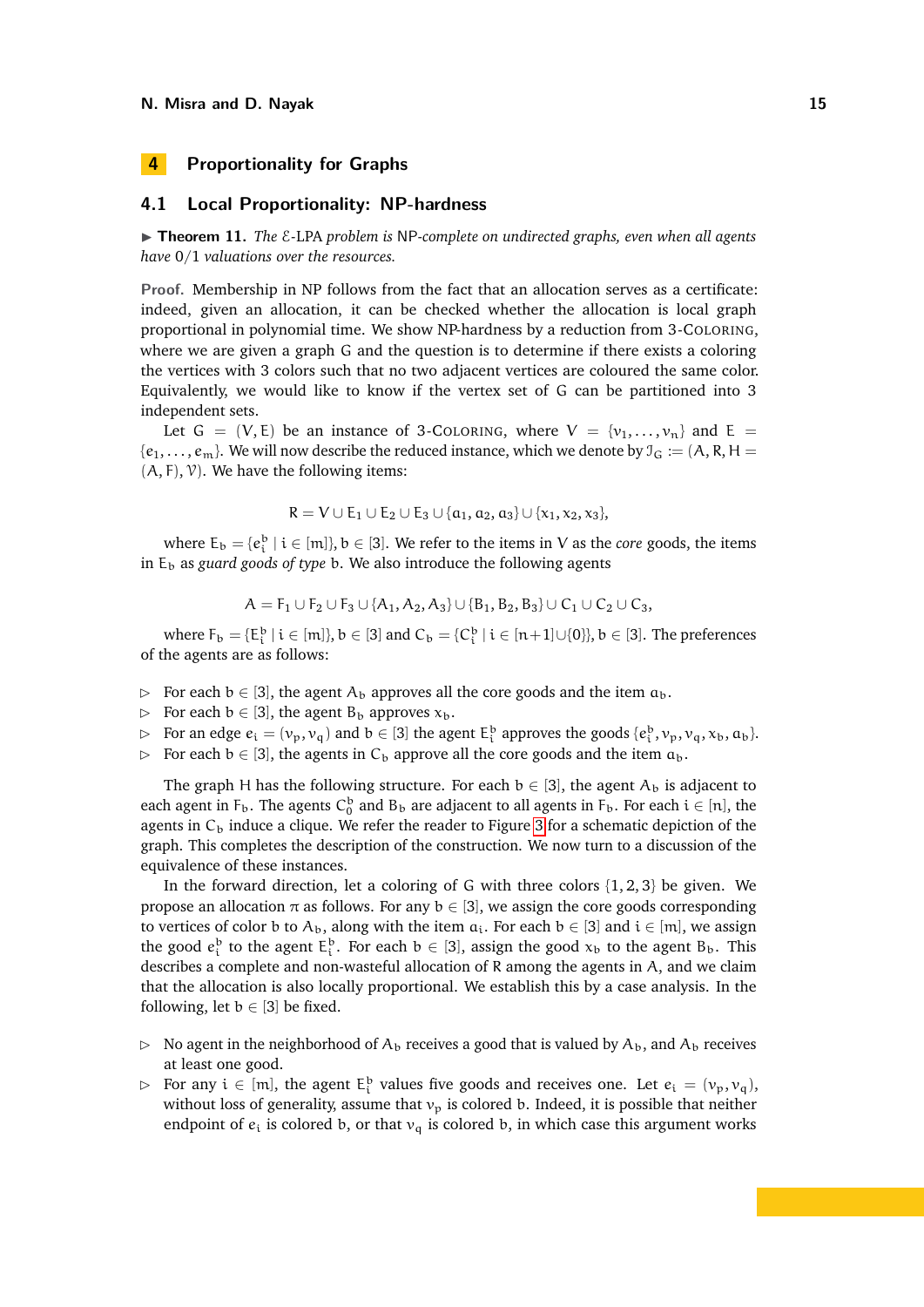in the same way, but importantly, note that it is never the case that both  $v_p$  and  $v_q$  are colored b, since we started with a proper coloring.

Recall that the neighborhood of  $E_i^b$  has three agents, whose allocations projected on the goods valued by  $E_i^b$  are as follows:

$$
\pi(A_{b}) = \{a_{b}, \nu_{p}\}, \pi(B_{b}) = \{x_{b}\}, \text{ and } \pi(C_{0}^{b}) = \emptyset.
$$

Therefore, the total valuation of  $E_i^b$  for the items allocated in its closed neighborhood is four, and  $d(E_i^b) + 1 = 4$ . This implies that the allocation is locally proportional for  $E_i^b$ .

- $\triangleright$  For any agent  $C_i^b \in C_b$ , observe that the agents recieve nothing, and no vertex in their closed neighborhood recieves anything valued by them.
- $\triangleright$  No agent in the neighborhood of B<sub>b</sub> receives a good that is valued by B<sub>b</sub>, and B<sub>b</sub> receives one good.

This concludes the argument in the forward direction. In the reverse, let  $\pi$  be a Paretoefficient allocation that is locally proportional with respect to H. We make the following observations.

 $\triangleright$  Claim 12. For any  $b \in [3], \pi(B_b) = \{x_b\}.$ 

**Proof.** These agents don't like any other good, and are connected with the edge agents  $E_j^b$ . If any of the edge agents receives the  $x_b$  goods, then it will be impossible to satisfy the proportionality guarantee for  $B_b$ . None of the other agents value  $x_b$ , so the claim follows from the non-wastefulness of  $\pi$ .

<span id="page-15-0"></span>
$$
\vartriangleright \text{ Claim 13.} \quad \text{For any } b \in [3], \text{ and } \pi(C_0^b) = \emptyset. \text{ Further, } \pi(C_i^b) = \emptyset \text{ for all } i \in [n+1].
$$

**Proof.** If not, then by non-wastefulness,  $C_0^b$  receives some subset of the core goods and possibly the item  $a<sub>b</sub>$ . However, since any of these goods are also valued equally by the agents  $C_i^b$ , for all  $1 \leq i \leq n + 1$ , they must also receive at least one good that they value to satisfy their local proportionality constraints. However, given that between them they only value at most n goods altogether (after excluding the goods allocated to  $C_0^b$ ), it is impossible to extend this allocation to satisfy the constraints of all the agents. The second part of the claim follows by a similar argument.

 $\triangleright$  Claim 14. For any  $b \in [3]$ , no core good is assigned to an agent from  $F_b$ .

**Proof.** If a core good is assigned to any agent in  $F_b$ , then  $\pi(C_0^b) \neq \emptyset$ , which contradicts the previous claim.

 $\triangleright$  Claim 15. For any  $b \in [3]$ ,  $a_b \in \pi(A_b)$ .

**Proof.** By non-wastefulness,  $a_b \in \pi(X)$  for some  $X \in \{A_b\} \cup F_b \cup C_b$ . By Claim [13,](#page-15-0)  $X \in$  ${A_b}$   $\cup$  F<sub>b</sub>. However, if  $a_b$  is assigned to some agent in F<sub>b</sub> then  $\pi(C_0^b) \neq \emptyset$ , which again contradicts Claim [13.](#page-15-0) Therefore, it follows that  $a_b \in \pi(A_b)$ .

 $\triangleright$  Claim 16. For any  $b \in [3]$  and  $i \in [m], \pi(E_i^b) = \{e_i^b\}.$ 

**Proof.** This follows from the claims above and the non-wastefulness of  $π$ .

Consider the partition  $(V_1, V_2, V_3)$  of V given by the core goods assigned to agents  $A_1, A_2$ and  $A_3$ , respectively — in other words,  $V_b$  is defined as the subset of vertices corresponding to the core goods assigned to  $A_b$  for each  $b \in [3]$ . Note that the claims above imply that the core goods can only be assigned to agents  $A_1$ ,  $A_2$  and  $A_3$ , therefore, the proposed partition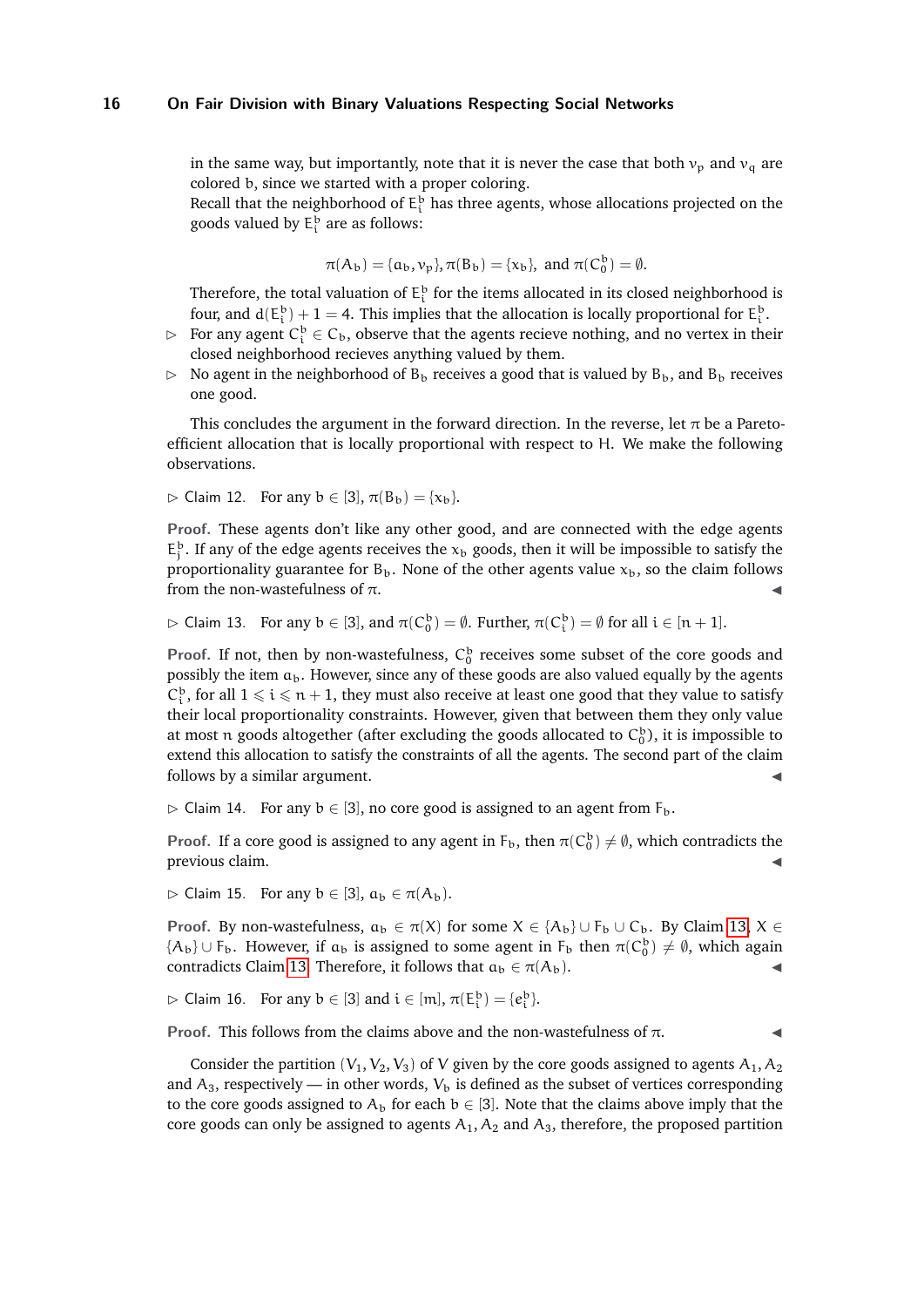<span id="page-16-1"></span>

**Figure 3** A schematic depiction of the reduction for the problem of finding a locally proportional allocation. Here,  $m = 5$  and  $n = 3$ . The vertices  $C_1^b, \ldots, C_4^b$  induce a clique (edges omitted for clarity).

accounts for every vertex in V. We now claim that  $G[V_b]$  is an independent set for all  $b \in 3$ . Indeed, suppose not. Let  $e_i = (v_p, v_q)$  be an edge in  $V_b$ . Consider the agent  $E_i^b$ , who has received one item. By the claims above, and our understanding that  $A_b$  has received both  $v_p$ and  $v_q$ , we see that the total valuation of  $E_i^b$  for the items allocated in its closed neighborhood is five, while its degree is three. This violates the local proportionality constraint for the agent  $E_i^b$  and and concludes our argument.

# **4.2 Quasi-Global Proportionality: Efficient Algorithms**

To obtain efficient algorithms for finding Pareto-efficient allocations that respect quasi-global proportionality, We model the problem of finding Pareto-efficient allocations respecting quasiglobal proportionality using an integer linear program (ILP) with a structured constraint matrix. In particular, it is well-known that if the constraint matrix of an ILP is totally unimodular<sup>[6](#page-16-2)</sup>, then the corresponding instance can be solved in polynomial time. We turn to an explanation of our encoding.

<span id="page-16-0"></span>▶ **Theorem 17.** *The problem of finding a Pareto-efficient allocation that is quasi-globally proportional with respect to an underlying undirected graph on the agents can be solved in polynomial time if all agents have* 0/1 *valuations.*

**Proof.** Let us assume there are n agents and m goods. We will introduce a variable  $x_{ij}$  which indicates whether agent i gets good j, and  $a_{ij}$  indicates whether agent i likes good j. These constraints are as follows.

<span id="page-16-2"></span> $6$  A unimodular Matrix is a square integer matrix having determinant  $+1$  or  $-1$ . A totally unimodular matrix is a matrix for which every square non-singular submatrix is unimodular.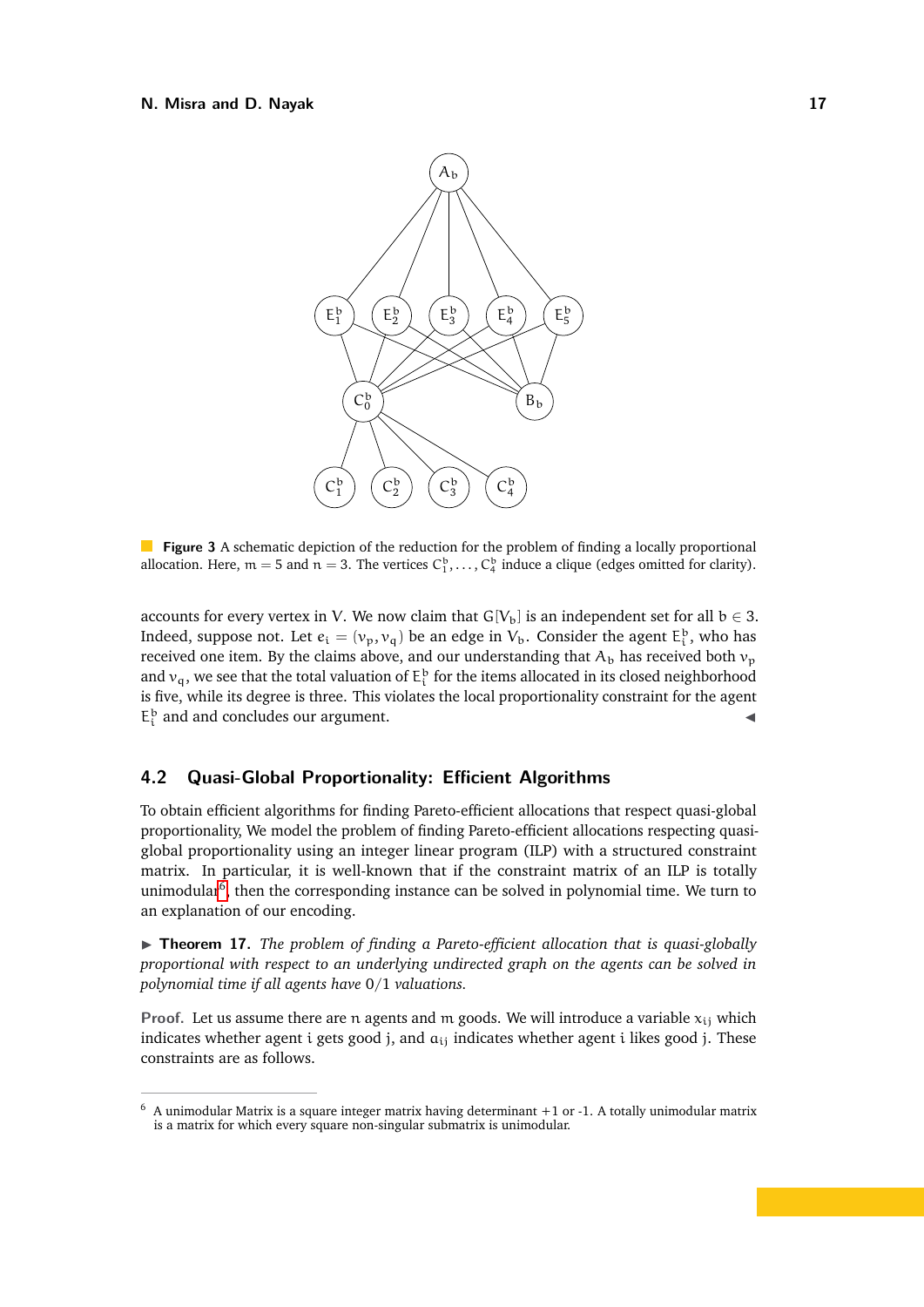- $\triangleright$  We encode the fact that the allocation defined by x is well-defined by introducing the following constraint for each good j:
- $\triangleright$  For each agent i, let s<sub>i</sub> be the number of items that have utility 1 for agent i. For each agent i, introduce the following proportionality constraint:

$$
\forall j \sum_{i=1}^n x_{ij} \leqslant 1 \text{ and } \forall i \sum_{j=1}^m a_{ij} x_{ij} \geqslant \frac{s_i}{(d_i+1)}
$$

We let the objective function be  $\sum_{i=1}^{n} \alpha_{ij} x_{ij}$ . Note that any assignment for which this function achieves a value of m is complete and non-wasteful, and also respects quasi-global proportionality. It is straightforward to verify that the constraint matrix for the ILP described above is totally unimodular for any underlying graph H.

We remark that the problem of assigning goods in a proportional fashion (for any of the notions of proportionality that we have introduced) beyond 0/1 valuations is NP-hard even when there are only two agents with identical valuations, by a standard reduction from PARTITON, with the graph being a singe edge on two agents.

# **5 Concluding Remarks**

We studied locally EEF allocations in the setting of binary valuations and undirected graphs, and demonstrated that the problem of finding such allocations is computationally intractable for various restricted settings. On the algorithmic front, tools based on dynamic programming and ILP can be used when the instance is structured and has a small number of agent types and item types.

It is natural to consider notions of fairness and efficiency other than the ones that we explored here. We remark that notions for which allocations can be found efficiently for complete graphs (such as EF1+PO in the setting of binary allocations), the local version is not as interesting, since the allocation that works for a complete graph will work for any graph. For this reason, fairness notions of EF1 or EQx are not relevant to this setting when combined with Pareto efficiency. It would be worth exploring locally fair and efficient allocations for more general valuations, in particular, including chores. In the context of parameterized complexity, a specific unresolved question is if the problem of finding locally EEF allocations parameterized by vertex cover in XP.

### **References**

- <span id="page-17-0"></span>**1** Rediet Abebe, Jon M. Kleinberg, and David C. Parkes. Fair division via social comparison. In *Proceedings of the 16th Conference on Autonomous Agents and MultiAgent Systems, AAMAS*, pages 281–289, 2017.
- <span id="page-17-3"></span>**2** Esther M. Arkin, Aritra Banik, Paz Carmi, Gui Citovsky, Matthew J. Katz, Joseph S. B. Mitchell, and Marina Simakov. Choice is hard. In *Proceedings of the 26th International Symposium of Algorithms and Computation ISAAC 2015*, pages 318–328, 2015.
- <span id="page-17-2"></span>**3** Haris Aziz, Serge Gaspers, Simon Mackenzie, and Toby Walsh. Fair assignment of indivisible objects under ordinal preferences. *Artif. Intell.*, 227:71–92, 2015. [doi:10.1016/j.artint.2015.](https://doi.org/10.1016/j.artint.2015.06.002) [06.002](https://doi.org/10.1016/j.artint.2015.06.002).
- <span id="page-17-1"></span>**4** Xiaohui Bei, Youming Qiao, and Shengyu Zhang. Networked fairness in cake cutting. In *Proceedings of the Twenty-Sixth International Joint Conference on Artificial Intelligence, IJCAI*, pages 3632–3638, 2017.